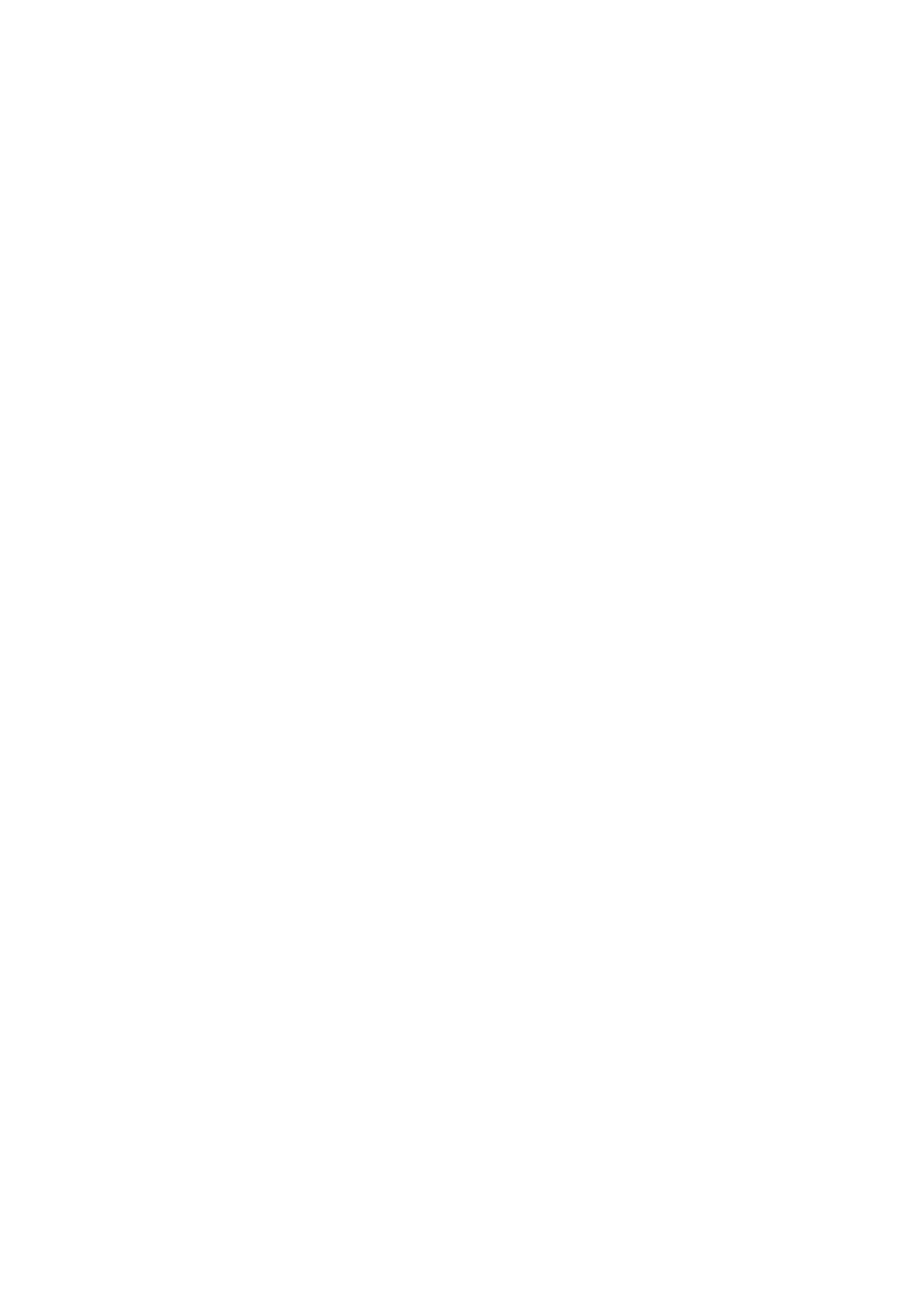### Western Australia

# Industry and Technology Development Act 1998

### **Contents**

# Part 1 — Preliminary

| 1.  | Short title                                |                                            |
|-----|--------------------------------------------|--------------------------------------------|
| 2.  | Commencement                               |                                            |
| 3.  | Objects                                    | $\begin{array}{c} 2 \\ 2 \\ 2 \end{array}$ |
| 4.  | Interpretation                             |                                            |
|     | Part 2 – The Minister                      |                                            |
| 5.  | Minister continued in existence as a body  |                                            |
|     | corporate                                  | 4                                          |
| 6.  | <b>Functions of Minister</b>               | $\overline{\mathcal{L}}$                   |
| 7.  | Powers of Minister                         | 5                                          |
| 8.  | Delegation                                 | 6                                          |
|     | Part 3 — Financial support                 |                                            |
| 9.  | Financial support                          | 8                                          |
| 10. | Guidelines                                 | 8                                          |
| 11. | Provision of financial support             | 8                                          |
|     | Part 4 – Staff                             |                                            |
| 12. | Chief executive officer                    | 10                                         |
| 13. | Other staff                                | 10                                         |
| 14. | Use of other government staff etc.         | 10                                         |
|     | Part 5 — Financial provisions              |                                            |
| 15. | Western Australian Industry and Technology |                                            |
|     | Development Account                        | 12                                         |
| 16. | Borrowing from Treasurer                   | 12                                         |
| 17. | Guarantee by Treasurer                     | 13                                         |
|     |                                            |                                            |
|     |                                            |                                            |

As at 01 Dec 2010 Version 01-e0-09 Page i Published on www.legislation.wa.gov.au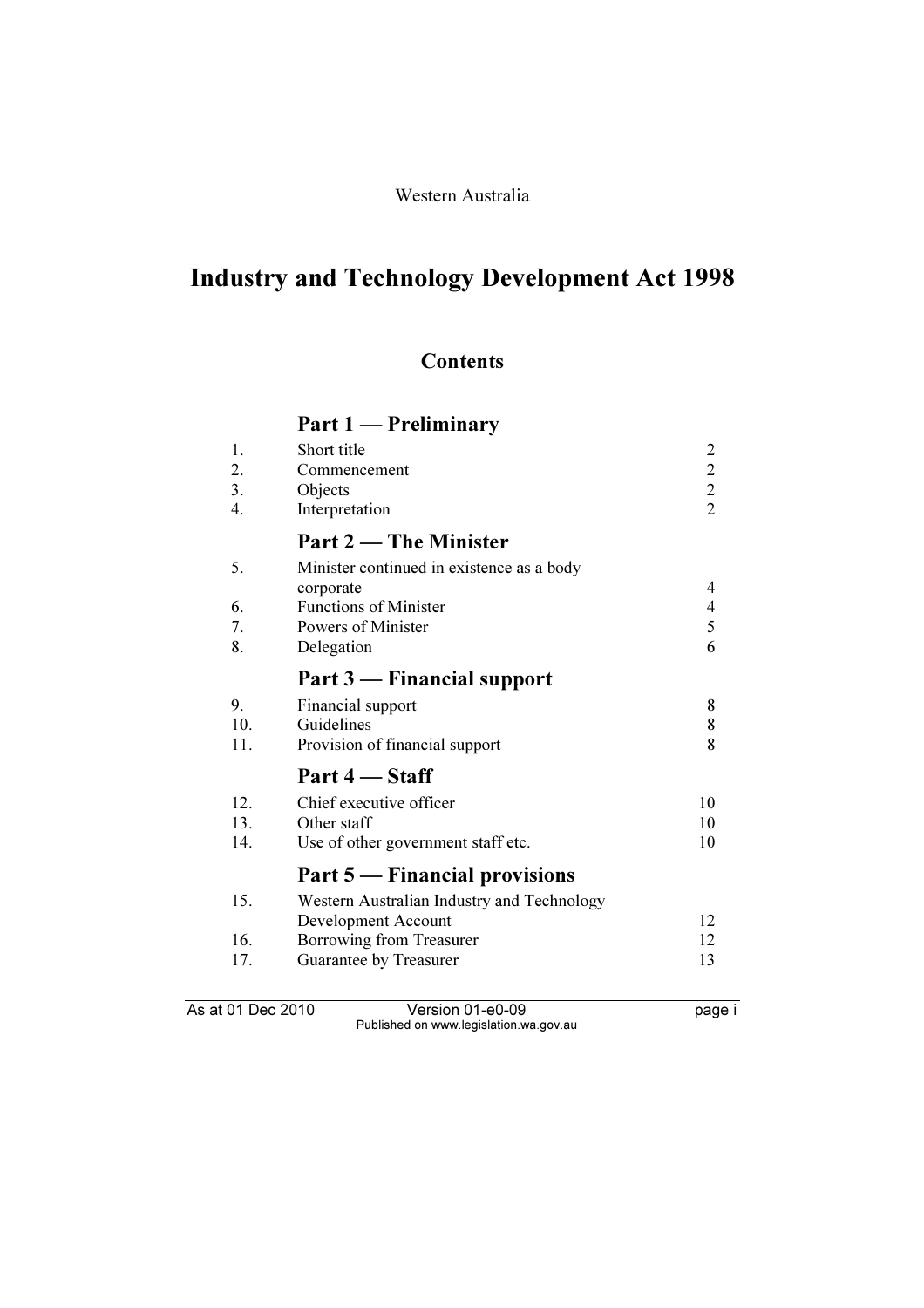**Contents** 

| 18.<br>19.                                    | Effect of guarantee<br>Application of Financial Management Act 2006<br>and General Act 2006                                                                                                                                           | 13<br>13                                     |
|-----------------------------------------------|---------------------------------------------------------------------------------------------------------------------------------------------------------------------------------------------------------------------------------------|----------------------------------------------|
|                                               | Part 6 — Western Australian<br><b>Technology and Industry</b><br><b>Advisory Council</b>                                                                                                                                              |                                              |
| 20.<br>21.<br>22.<br>23.<br>24.<br>25.<br>26. | Continuation of Council<br><b>Functions of Council</b><br>Composition of Council<br>Constitution and proceedings of Council<br>Remuneration and allowances of members<br>Minister may give directions<br>Annual report of the Council | 14<br>14<br>15<br>16<br>16<br>16<br>16       |
| 27.<br>28.<br>29.<br>30.<br>31.<br>32.        | Part 7 — Miscellaneous<br>Technology parks<br>Protection from liability<br>Confidentiality<br>Execution of documents<br>Regulations<br>Review of Act                                                                                  | 17<br>17<br>18<br>19<br>20<br>20             |
|                                               | Part 8 – Repeals, transitional<br>provisions and consequential<br>amendments                                                                                                                                                          |                                              |
| 33.                                           | Repeals and transitional provisions<br><b>Schedule 1 — The Council</b><br>Division 1 - Constitution and proceedings of                                                                                                                | 22                                           |
| 1.<br>2.<br>3.<br>4.<br>5.<br>6.<br>7.<br>8.  | the Council<br>Term of office<br>Resignation, removal, etc.<br>Leave of absence<br>Chairperson unable to act<br>Appointed member unable to act<br>Chief executive officer unable to attend<br>Saving<br>Meetings                      | 23<br>23<br>23<br>24<br>24<br>24<br>24<br>24 |

page ii Version 01-e0-09 As at 01 Dec 2010 Published on www.legislation.wa.gov.au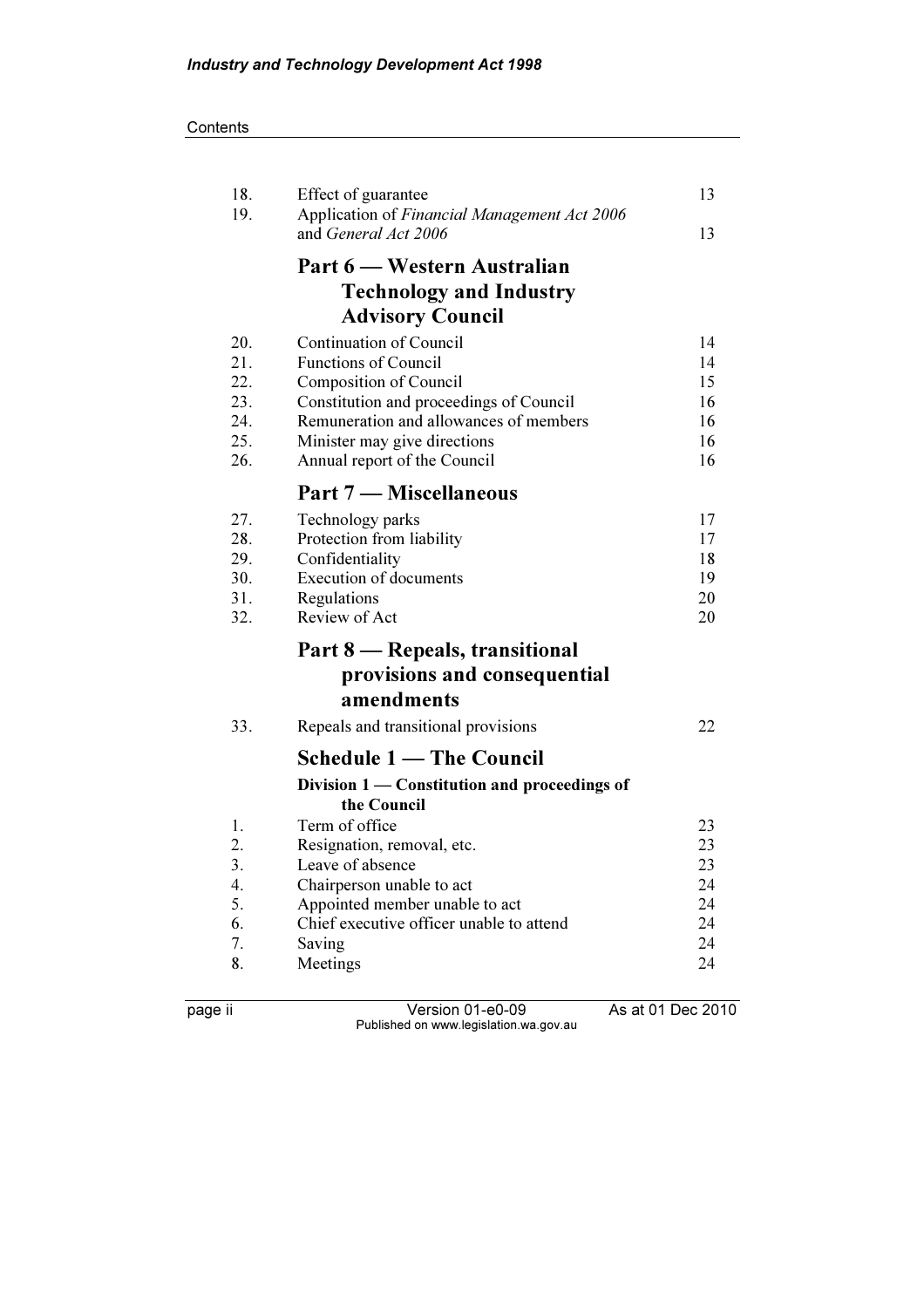| 9.               | Presiding officer                                     | 25 |
|------------------|-------------------------------------------------------|----|
| 10.              | Voting                                                | 25 |
| 11.              | <b>Minutes</b>                                        | 25 |
| 12.              | Resolution without meeting                            | 25 |
| 13.              | Telephone or video meetings                           | 25 |
| 14.              | Committees                                            | 26 |
| 15.              | Council to determine own procedures                   | 26 |
|                  | Division 2 — Disclosure of interests, etc.            |    |
| 16.              | Disclosure of interests                               | 26 |
| 17.              | Voting by interested members                          | 26 |
| 18.              | Clause 17 may be declared inapplicable                | 27 |
| 19.              | Quorum where clause 17 applies                        | 27 |
| 20.              | Minister may declare clauses 17 and 19                |    |
|                  | inapplicable                                          | 27 |
|                  | <b>Schedule 2 — Transitional provisions</b>           |    |
| 1.               | Interpretation                                        | 28 |
| 2.               | Technology parks declared under the repealed Act      | 28 |
| 3.               | Secrecy                                               | 28 |
| $\overline{4}$ . | <b>Staff</b>                                          | 28 |
| 5.               | Money to be credited to Account                       | 28 |
| 6.               | Applications under repealed Acts                      | 29 |
| 7.               | Transfer of assets, liabilities and records under the |    |
|                  | Industry Act or the Inventions Act                    | 29 |
| 8.               | Agreements, instruments and proceedings under         |    |
|                  | the Industry Act or the Inventions Act                | 30 |
| 9.               | Officials to take cognizance of clauses 5, 7 and 8    | 31 |
| 10.              | Evidence                                              | 31 |
| 11.              | Interpretation Act 1984 not affected                  | 31 |
|                  | <b>Notes</b>                                          |    |
|                  | Compilation table                                     | 32 |
|                  |                                                       |    |

# Defined terms

As at 01 Dec 2010 Version 01-e0-09 page iii Published on www.legislation.wa.gov.au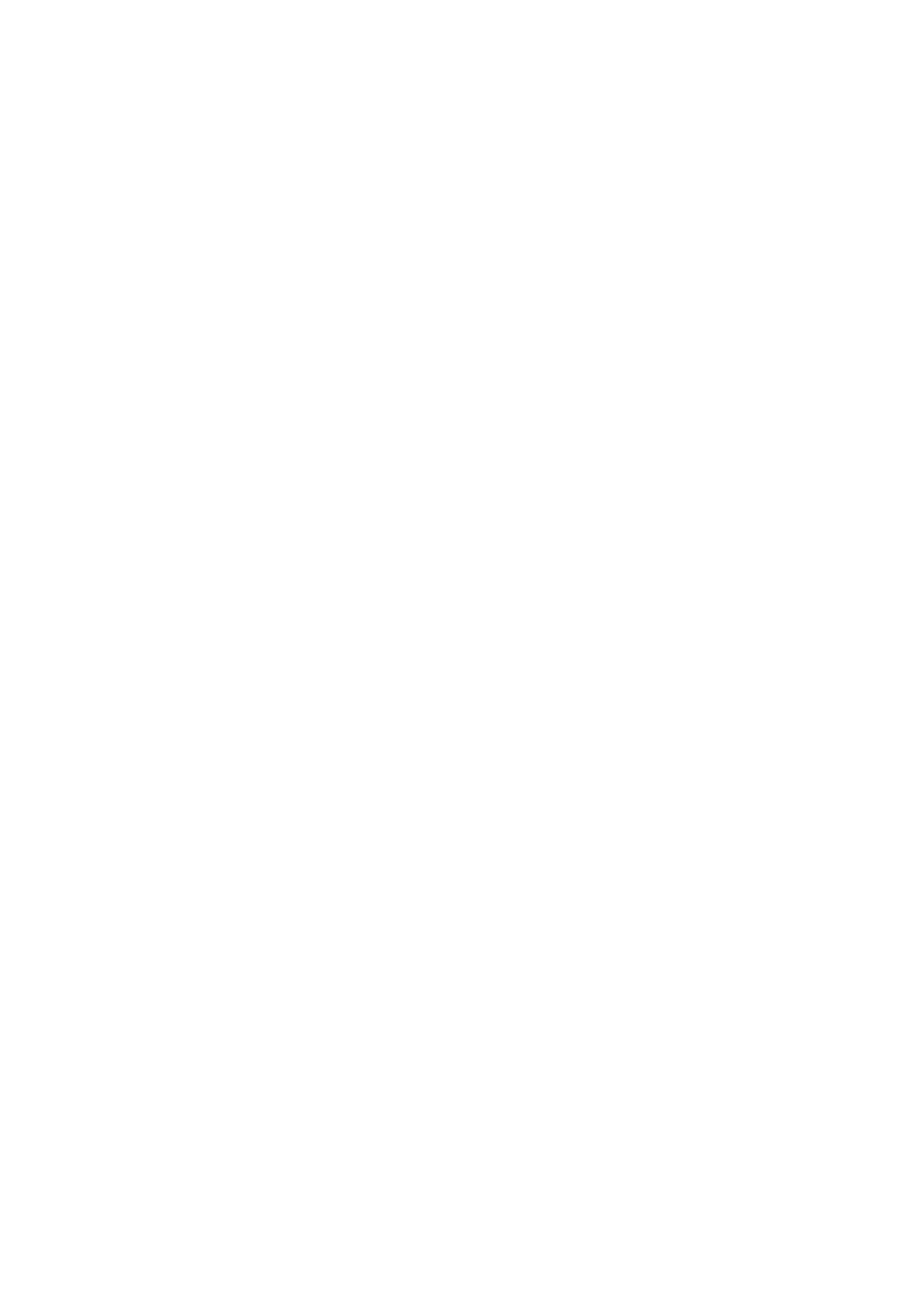Western Australia

# Industry and Technology Development Act 1998

An Act to encourage, promote, facilitate and assist the development of industry, trade, science, technology and research in the State, to continue the Western Australian Technology and Industry Advisory Council, to repeal —

- the Technology and Industry Development Act 1983;
- the Industry (Advances) Act 1947; and
- the Inventions Act 1975,

and for related purposes.

As at 01 Dec 2010 Version 01-e0-09 page 1 Published on www.legislation.wa.gov.au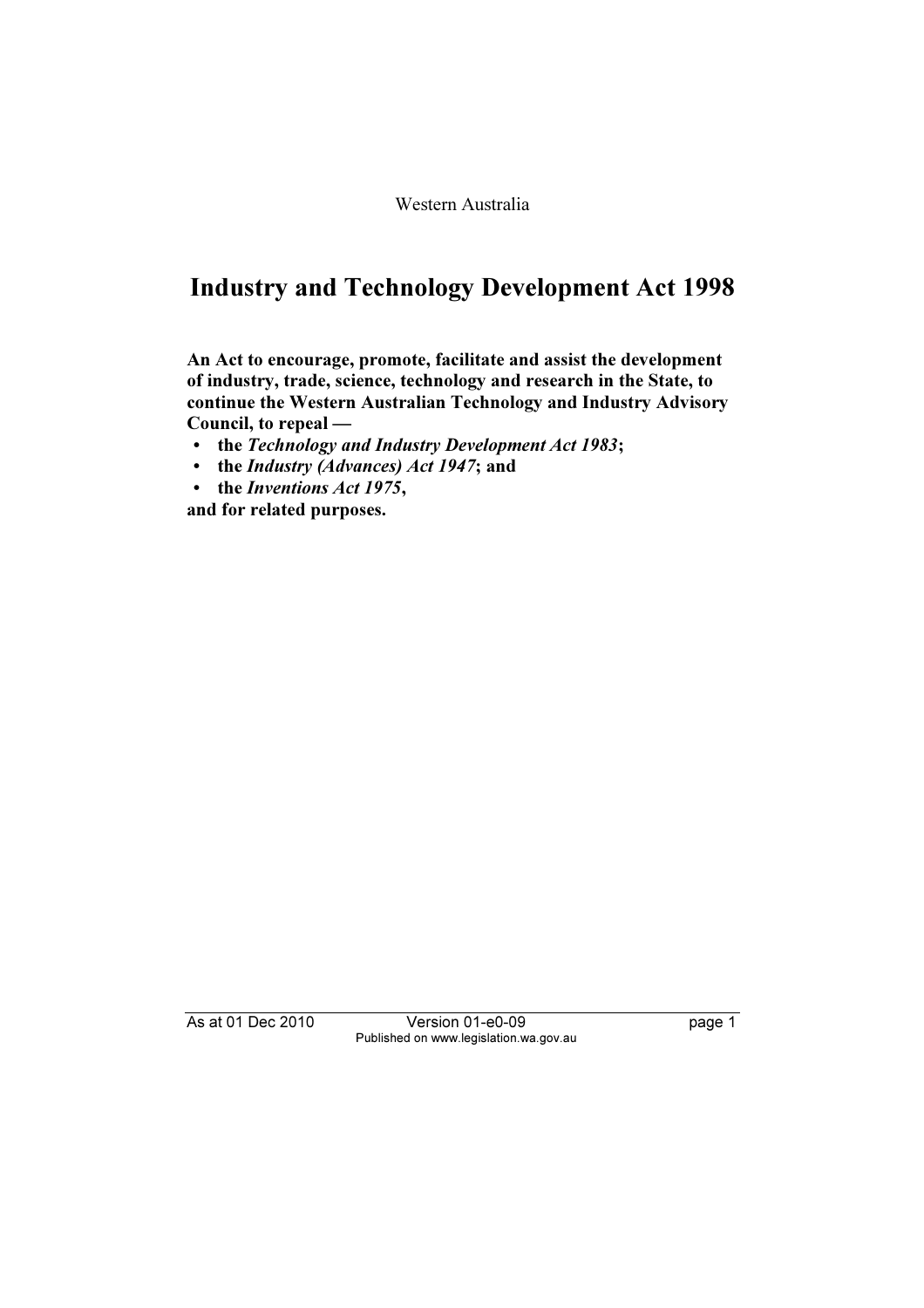### Part 1 — Preliminary

### 1. Short title

 This Act may be cited as the Industry and Technology Development Act  $1998<sup>1</sup>$ .

### 2. Commencement

 This Act comes into operation on such day as is fixed by proclamation $\frac{1}{1}$ .

### 3. Objects

The objects of this Act are —

- (a) to promote and foster the growth and development of industry, trade, science, technology and research in the State;
- (b) to improve the efficiency of State industry and its ability to compete internationally;
- (c) to encourage the establishment of new industry in the State;
- (d) to encourage the broadening of the industrial base of the State; and
- (e) to promote an environment which supports the development of industry, science and technology and the emergence of internationally competitive industries in the State.

### 4. Interpretation

In this Act, unless the contrary intention appears —

Account means the Western Australian Industry and Technology Development Account provided for by section 15;

appointed member means a member of the Council appointed under section  $22(1)(b)$ ;

chairperson means the chairperson of the Council;

page 2 Version 01-e0-09 As at 01 Dec 2010 Published on www.legislation.wa.gov.au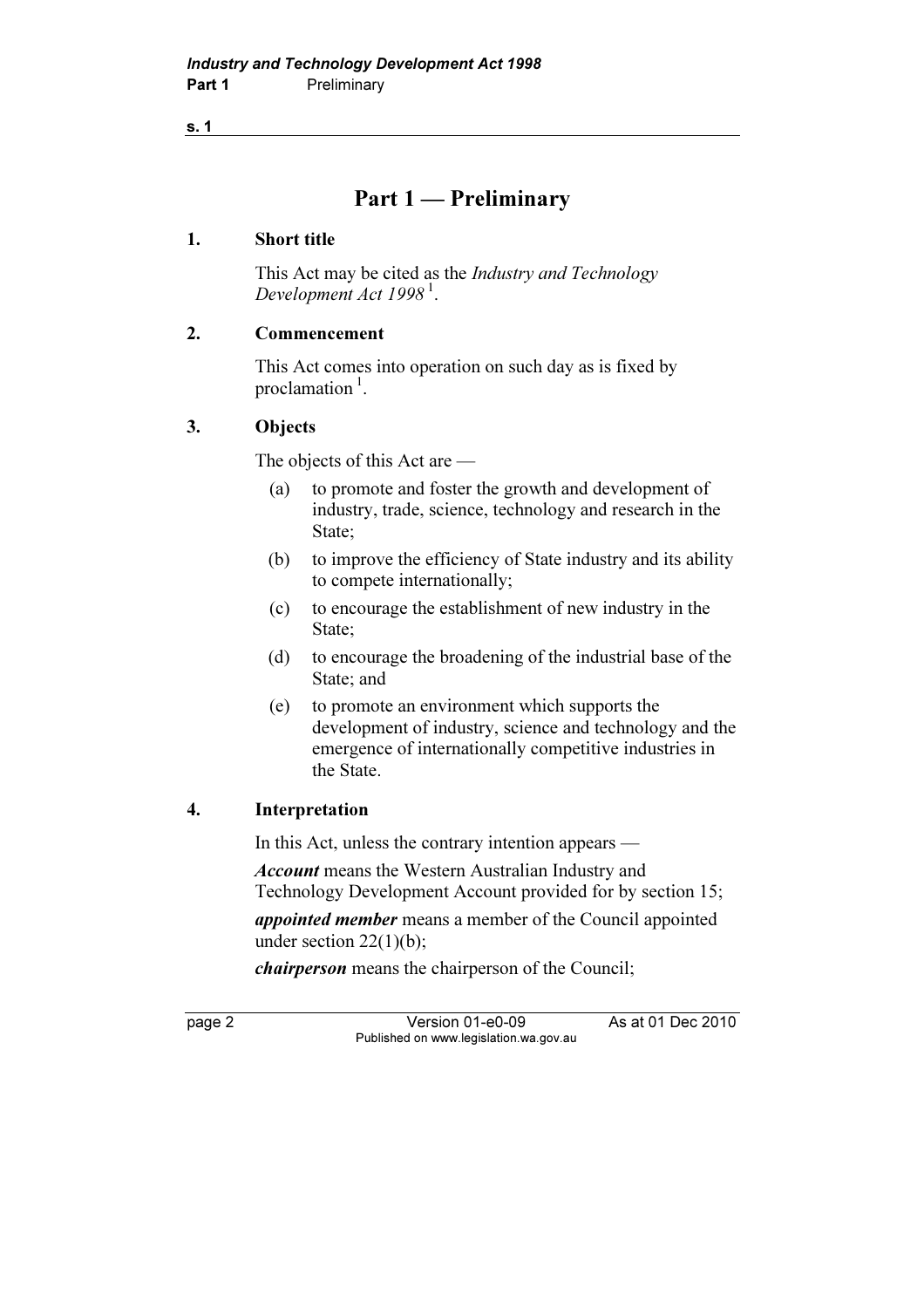committee means a committee appointed under clause 14 of Schedule 1;

Council means the Western Australian Technology and Industry Advisory Council continued under section 20;

department means the department of the Public Service principally assisting the Minister in the administration of this Act;

financial support means financial support within the meaning of section 9;

function does not include power;

**guidelines** means any industry support guidelines approved by the Minister under section 10 and includes any revision of a guideline;

industry means any organized activity undertaken by one or more persons (whether or not a legal or economic entity) for a lawful commercial purpose and includes —

- (a) an activity in any branch of trade, commerce or manufacturing;
- (b) researching or developing a commercially focused
	- (i) innovative idea;
	- (ii) technology, process or product;

member means a member of the Council and includes a person appointed under clause 5 of Schedule 1;

repealed Act means the Technology and Industry Development Act 1983 repealed by section 33;

technology includes the application of scientific knowledge and practical experience to economic activity and to humanity and the environment;

technology park means an area of land declared to be a technology park under section 27;

**Treasurer** means the Treasurer of the State.

As at 01 Dec 2010 Version 01-e0-09 Page 3 Published on www.legislation.wa.gov.au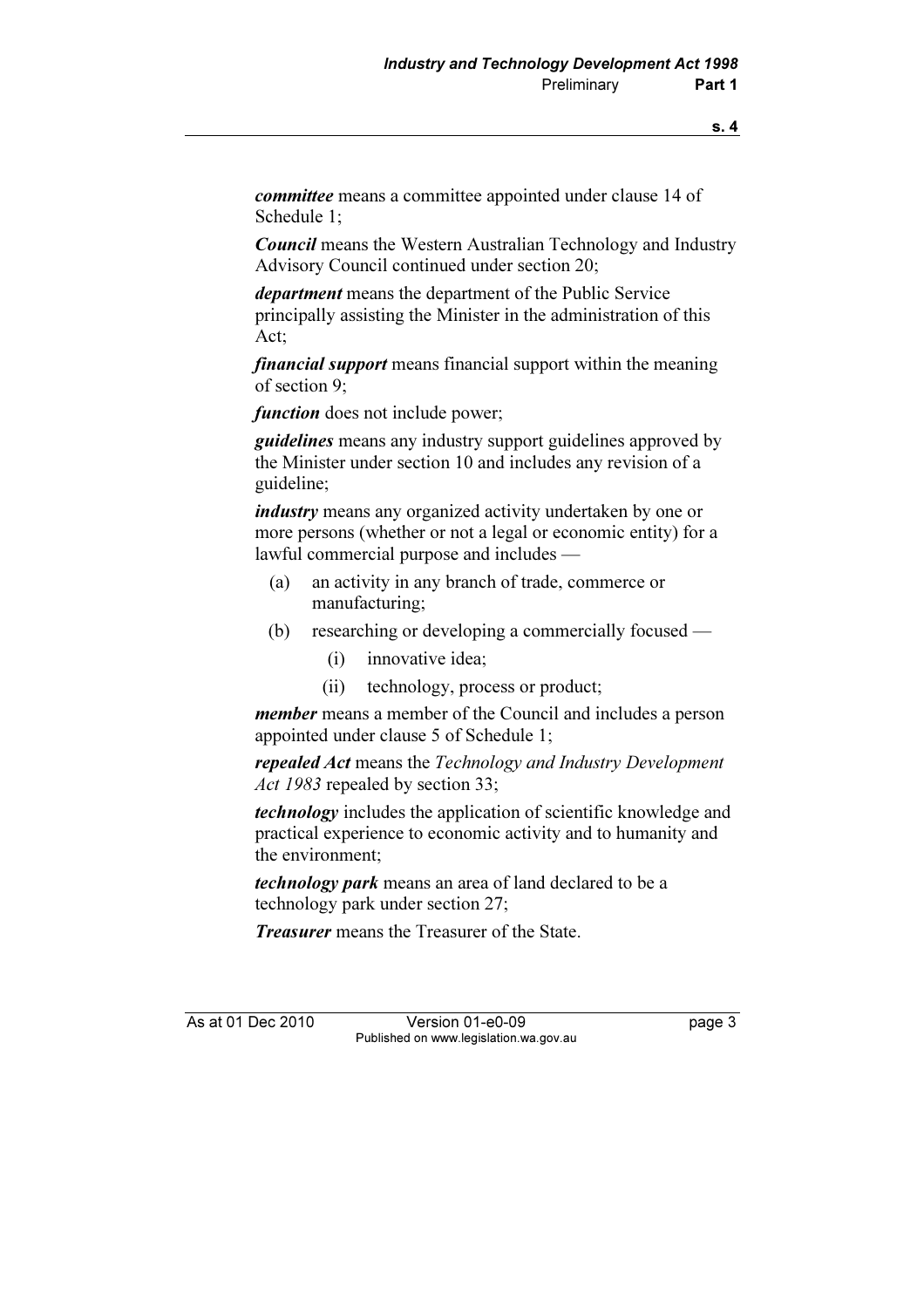### Part 2 — The Minister

### 5. Minister continued in existence as a body corporate

- (1) The body corporate constituted by the Minister and referred to in section 5 of the repealed Act is preserved and continued in existence and is to be known by such designation as is, from time to time, conferred on the Minister by the Governor under the Constitution Acts Amendment Act 1899.
- (2) The corporate identity and the rights, obligations and assets of the body corporate are not affected by the repeal of the repealed Act.
- (3) The body corporate
	- (a) has perpetual succession;
	- (b) may sue and be sued in its corporate name; and
	- (c) is capable of doing and suffering all that bodies corporate may do and suffer.

### 6. Functions of Minister

The functions of the Minister are —

- (a) to promote the objects of this Act;
- (b) to encourage the development of industry policy for the benefit of the State;
- (c) to facilitate the planning and development of the infrastructure necessary to secure projects of significance to the State;
- (d) to liaise with, and receive advice from, the Council;
- (e) to establish and manage technology parks;
- (f) to promote State industry overseas through the establishment and maintenance of activities, relationships, representations and offices in selected countries;

page 4 Version 01-e0-09 As at 01 Dec 2010 Published on www.legislation.wa.gov.au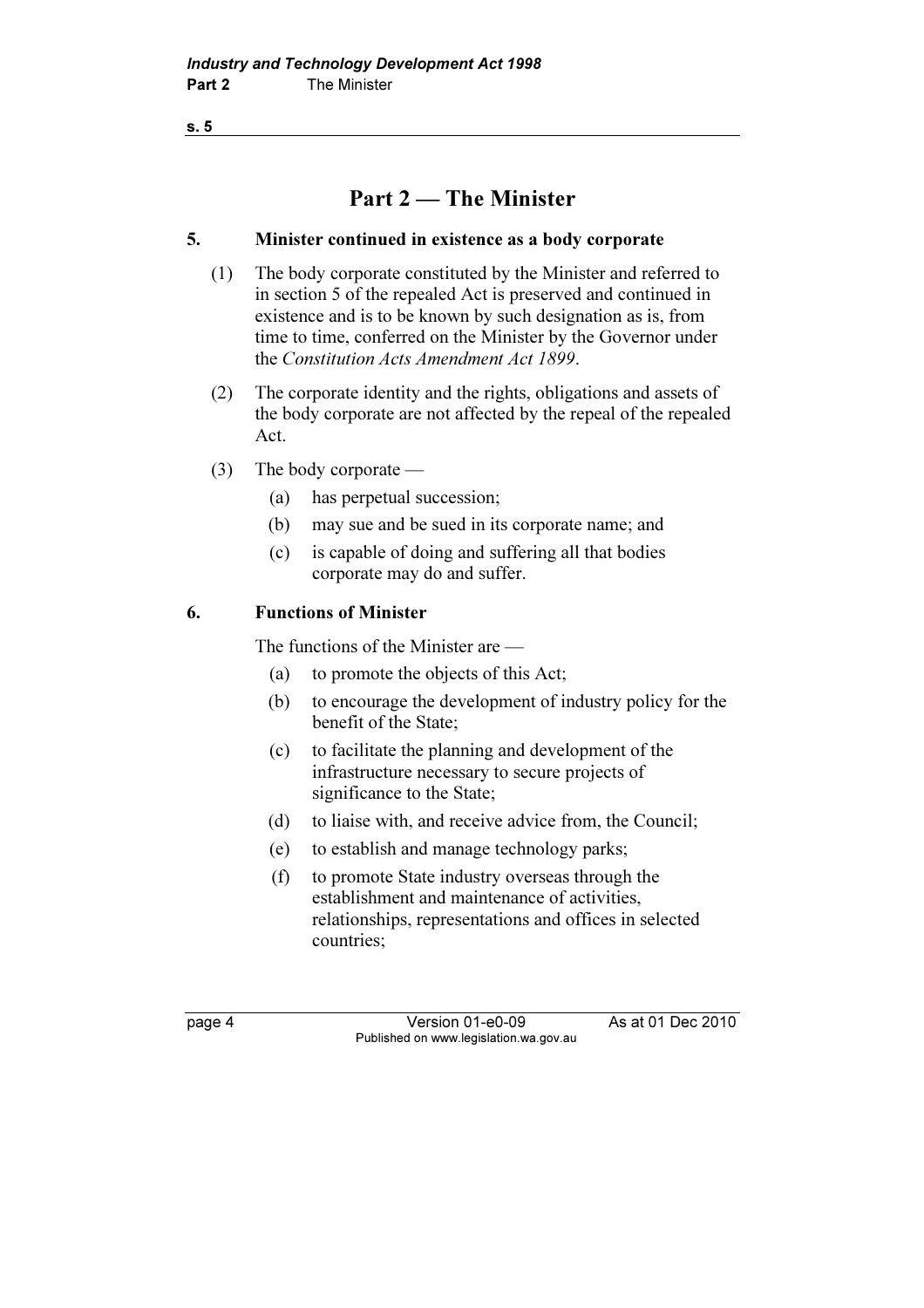- (g) to encourage and facilitate the commercialization of the intellectual property and other resources of departments of the Public Service or of State agencies or instrumentalities;
- (h) to use the expertise and resources of the department to provide consultative, advisory or other services for profit;
- (i) to turn to account any intellectual property that is vested in the Minister;
- (j) to apply for, hold, exploit and dispose of any patent, patent right, design right, copyright or similar right; and
- (k) to further the objects of this Act by providing financial support, in accordance with Part 3.

### 7. Powers of Minister

- (1) The Minister has the power to do all things necessary or convenient to be done for or in connection with the performance of the Minister's functions.
- (2) Without limiting subsection (1), the Minister may for the purposes of performing any function —
	- (a) acquire, hold, manage, improve, develop and dispose of any real or personal property;
	- (b) enter into contracts or arrangements;
	- (c) borrow money by way of loan, advance or overdraft;
	- (d) obtain or provide credit;
	- (e) provide, take or arrange security;
	- (f) fix and collect fees, charges or other payments for, or in respect of, the provision of services or the performance of work by the department;
	- $(g)$  act in conjunction with
		- (i) any person or firm, or a public authority or local government; or

As at 01 Dec 2010 Version 01-e0-09 Page 5 Published on www.legislation.wa.gov.au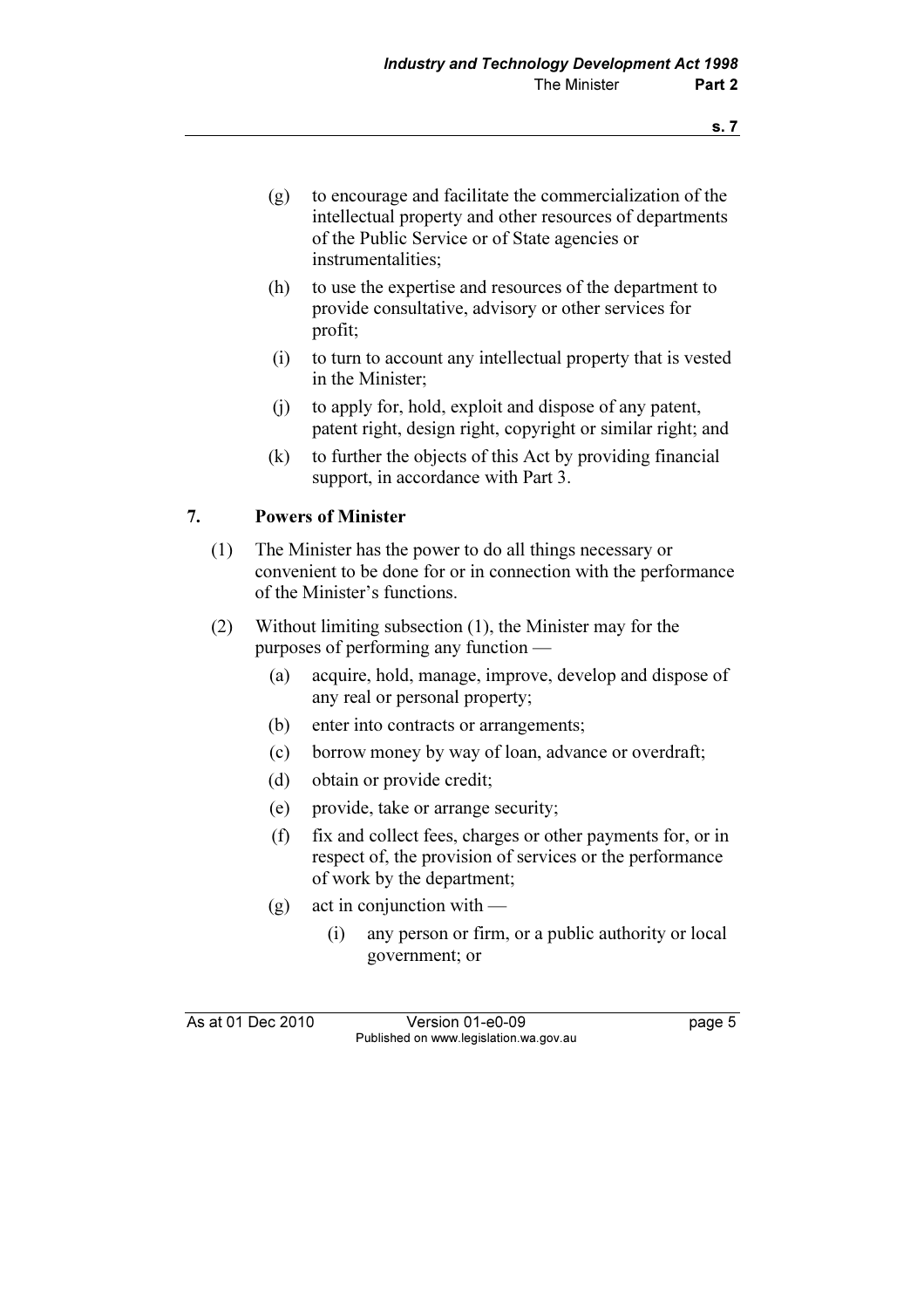- (ii) any department of the Public Service or any agency or instrumentality of the State or Commonwealth;
- (h) with the approval of the Treasurer, invest any money (including holding shares, units and other interests) standing to the credit of the Account;
- (i) appoint agents and attorneys, and act as agent for other persons; and
- (j) do anything incidental to any of the Minister's powers.
- (3) Money borrowed by the Minister in the exercise of a power under this section —
	- (a) may only be borrowed with the prior written approval of the Treasurer and on such terms and conditions as the Treasurer approves; and
	- (b) is not to exceed in any one financial year, in total, such amount as the Treasurer approves.
- (4) In this section —

*acquire* includes taking on lease or licence or in any other manner in which an interest in property may be acquired;

dispose includes dispose by way of lease, licence or bailment or in any other manner in which an interest in property may be disposed of.

 (5) For the purposes of the State Trading Concerns Act 1916, the activities of the Minister under this Act are to be taken to have been expressly authorised by Parliament.

### 8. Delegation

 (1) The Minister may delegate the performance of any of the Minister's functions or powers under this Act, other than this power of delegation, to the chief executive officer of the department.

page 6 Version 01-e0-09 As at 01 Dec 2010 Published on www.legislation.wa.gov.au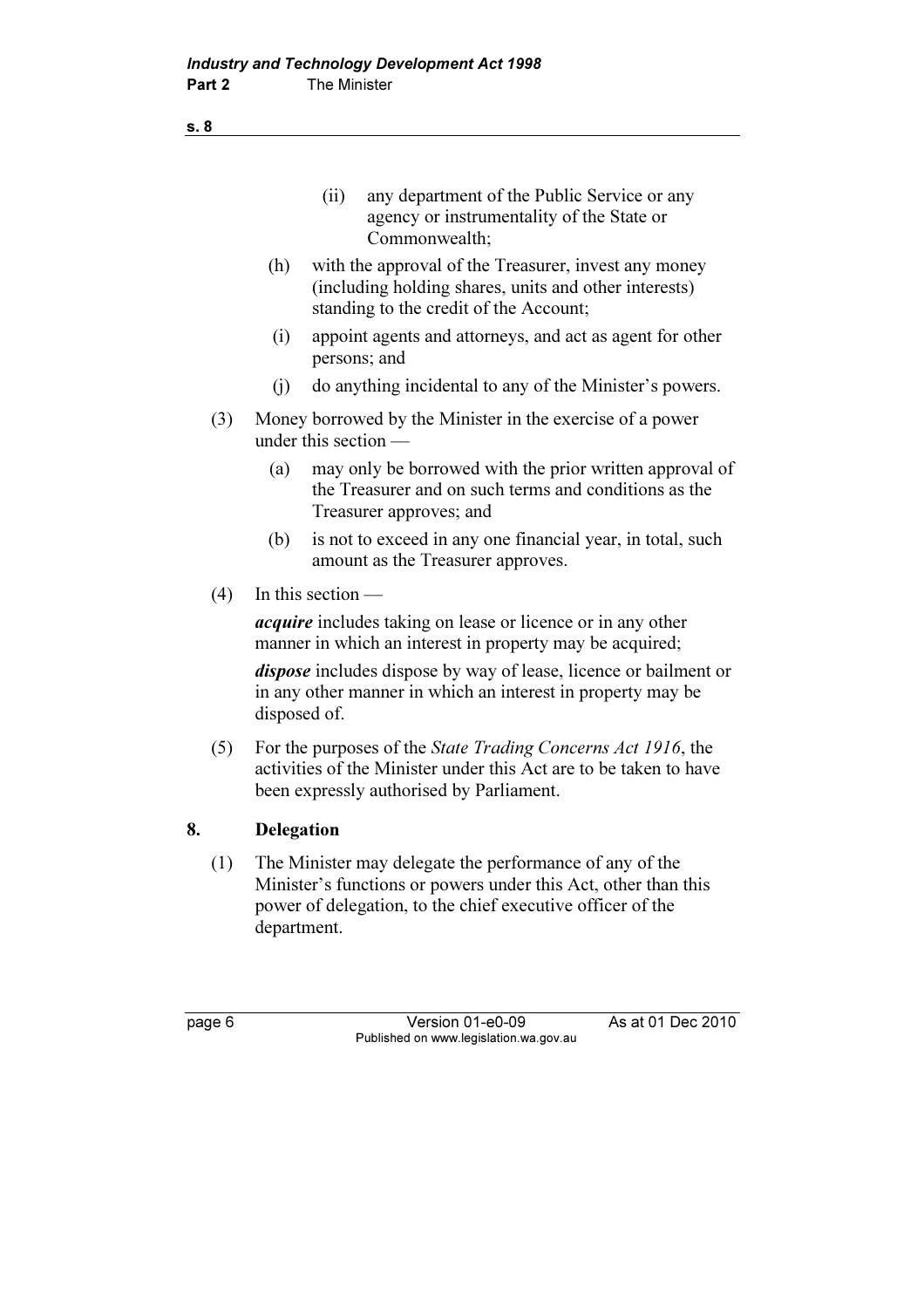- (2) A delegation of a function or power to the chief executive officer of the department may authorise the chief executive officer to subdelegate the function or power to any other officer of the department in accordance with any conditions specified in the delegation.
- (3) A function performed, or a power exercised, by a delegate or subdelegate is to be taken to be performed or exercised by the Minister.
- (4) A delegate or subdelegate performing a function or exercising a power under this section is to be taken to do so in accordance with the terms of the delegation or subdelegation unless the contrary is shown.
- (5) Sections 58 and 59 of the Interpretation Act 1984 apply to a subdelegation under subsection (2) as though it were a delegation.
- (6) A delegation or subdelegation must be in writing.

As at 01 Dec 2010 Version 01-e0-09 Page 7 Published on www.legislation.wa.gov.au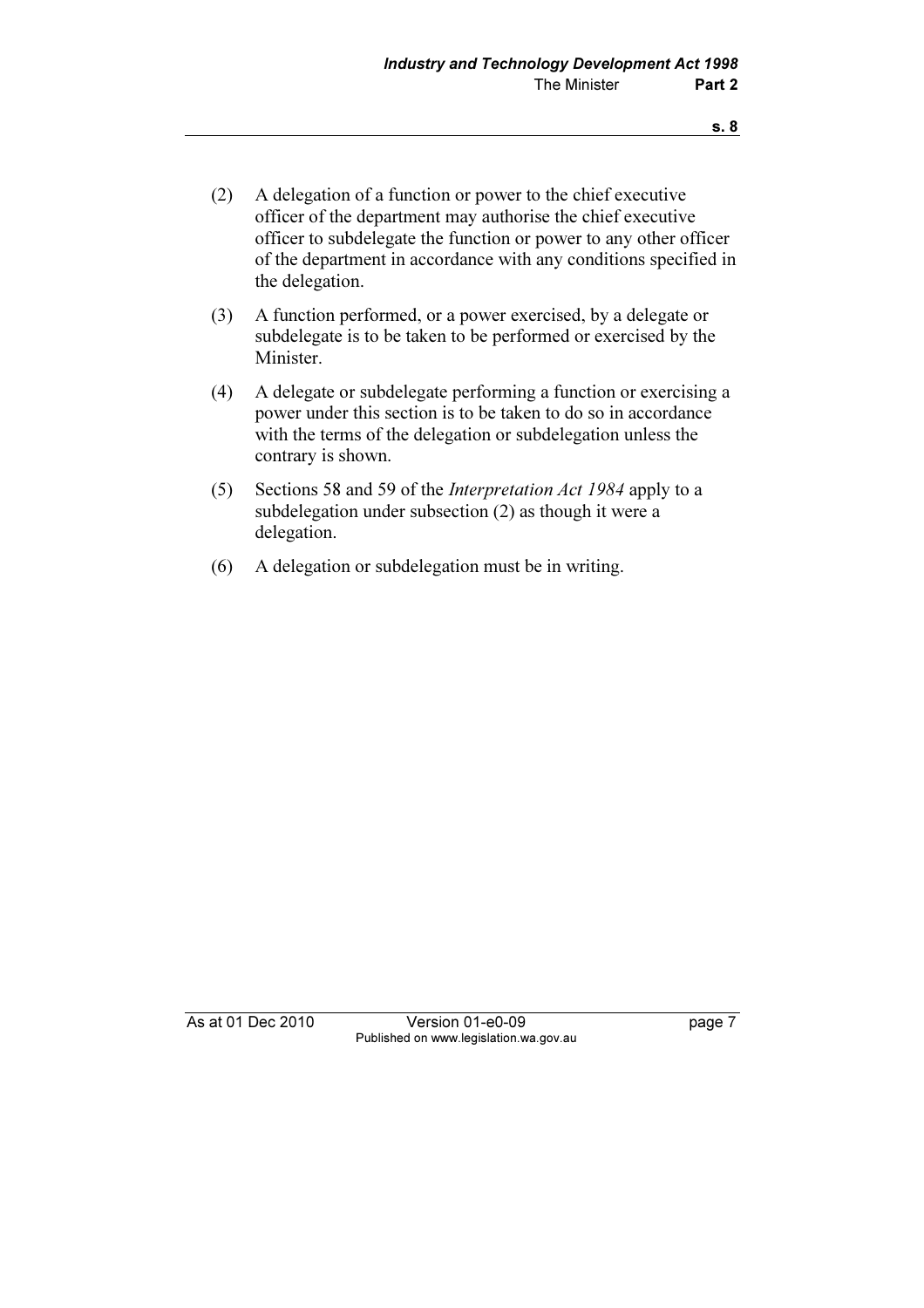## Part 3 — Financial support

### 9. Financial support

 For the purpose of furthering the objects of this Act, the Minister may provide financial support, in accordance with this Part, in the form of any, or a combination, of the following —

- (a) grants;
- (b) loans;
- (c) subsidies;
- (d) guarantees;
- (e) indemnities;
- (f) concessions on any tax, duty or charge due to the State;
- (g) any other direct or indirect financial support or assistance.

### 10. Guidelines

- (1) The Minister is to approve industry support guidelines with respect to the provision of financial support.
- (2) The Minister may approve any revision of the whole or any part of a guideline or revoke the approval of a guideline.
- (3) The guidelines are not to be inconsistent with this Act or the regulations.

### 11. Provision of financial support

- (1) Subject to this section, financial support is to be provided in accordance with the guidelines.
- (2) Subject to subsection (3), financial support in respect of which there are no relevant guidelines may be provided if the value of the support in each case does not exceed the maximum amount prescribed by the regulations for the purpose of this subsection.

page 8 Version 01-e0-09 As at 01 Dec 2010 Published on www.legislation.wa.gov.au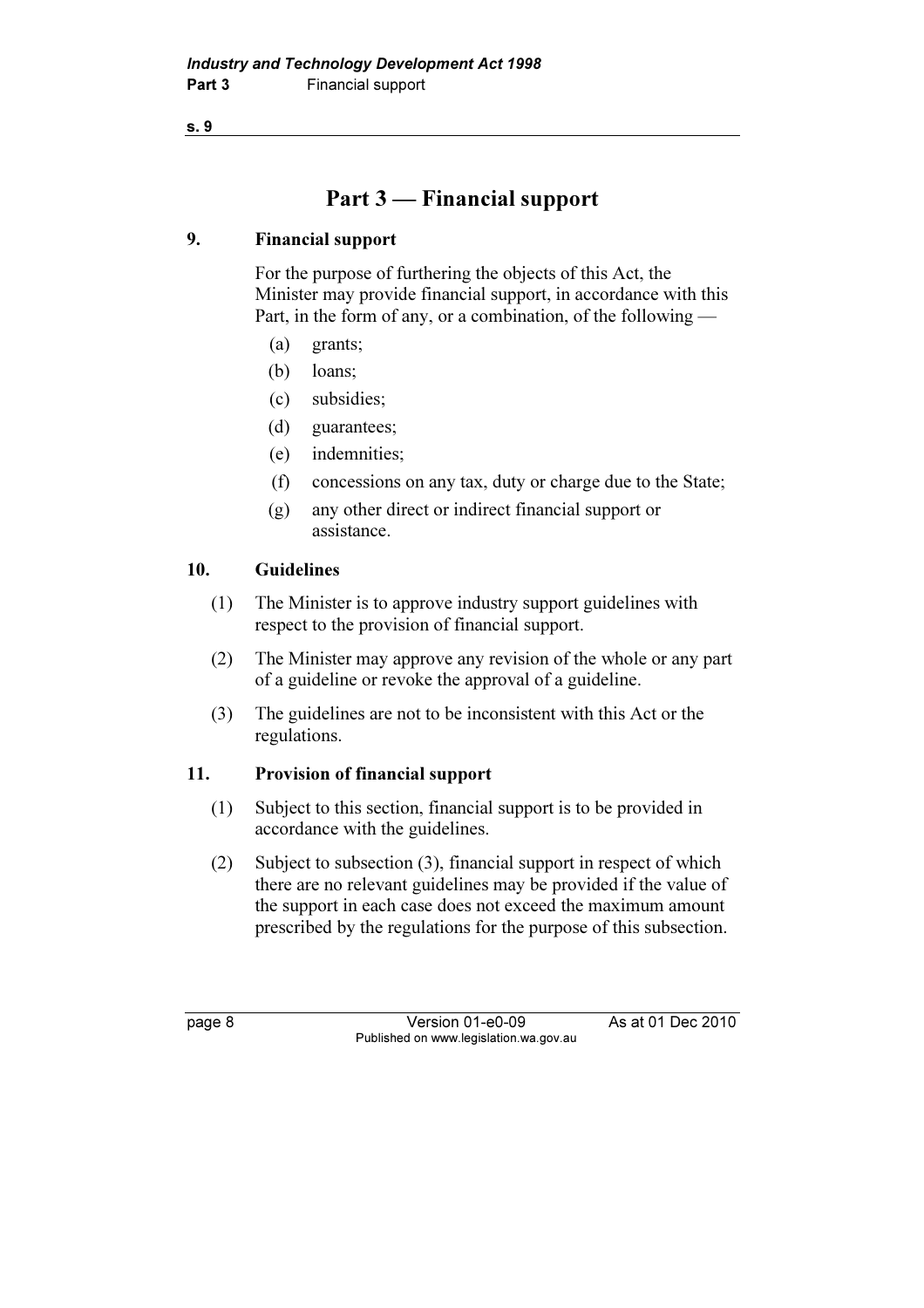- (3) Financial support in the form of a guarantee, indemnity or concession (whether or not in accordance with the guidelines) may be provided only if the prior written approval of the Treasurer is obtained in each case.
- (4) Financial support which could not otherwise be provided under this section may be provided if the prior written approval of the Treasurer is obtained in each case.
- (5) Despite anything else in this section, financial support in the form of a concession is subject to any written law imposing, or relating to, the tax, duty or charge to which the concession applies and may be provided only with the agreement of the Minister responsible for the administration of the written law.

As at 01 Dec 2010 Version 01-e0-09 Page 9 Published on www.legislation.wa.gov.au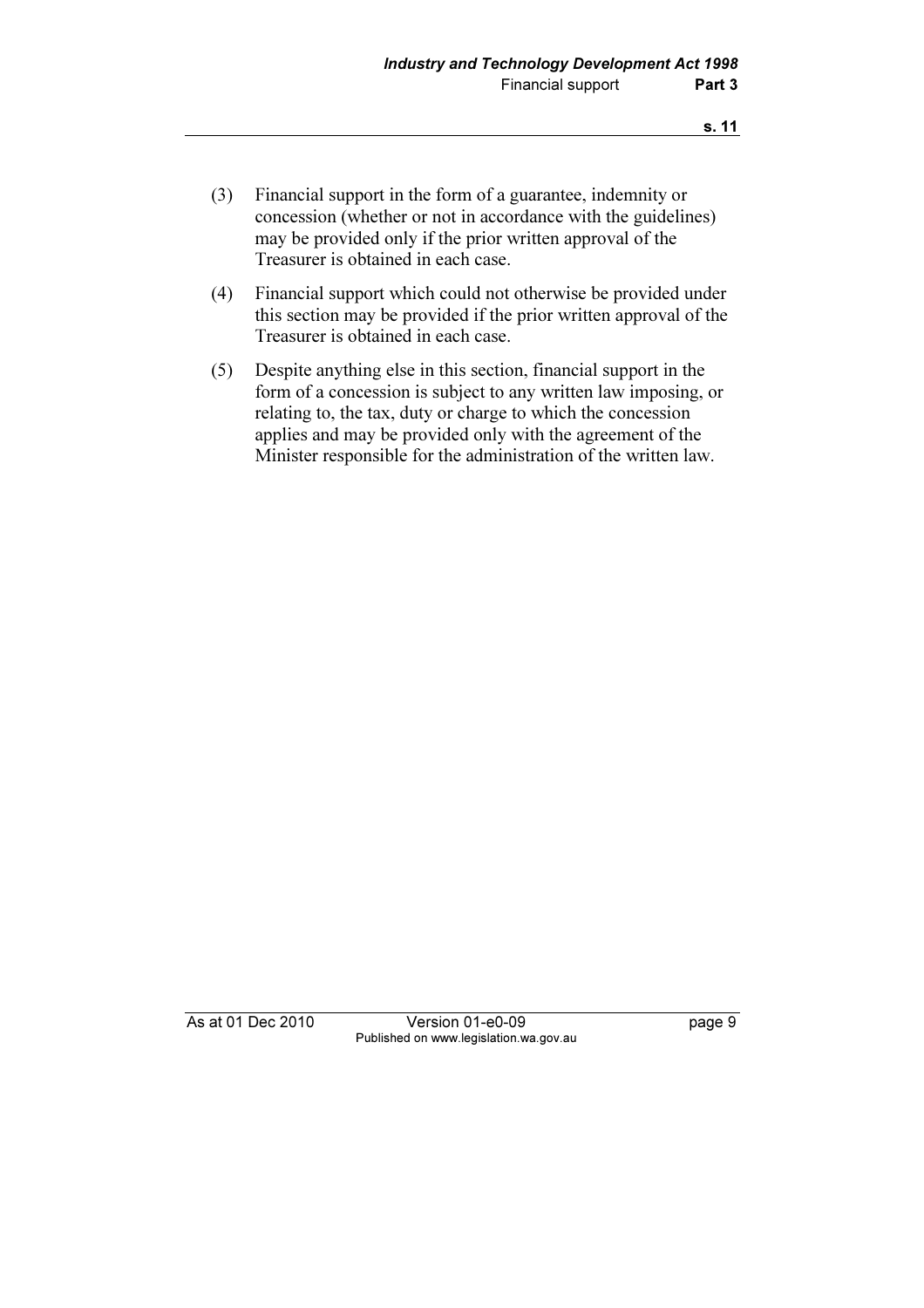### Part 4 — Staff

### 12. Chief executive officer

- (1) A chief executive officer of the department is to be appointed under Part 3 of the Public Sector Management Act 1994.
- (2) Subject to the control of the Minister, the chief executive officer is to administer the day to day operations of the department.

### 13. Other staff

- (1) Public service officers may be appointed or made available under Part 3 of the Public Sector Management Act 1994 as is necessary for the administration of this Act.
- (2) Subject to subsection (3), the chief executive officer may engage a person under —
	- (a) a contract for services; or
	- (b) a contract of service,

otherwise than under the Public Sector Management Act 1994.

- (3) Subsection (2) does not empower the chief executive officer to engage a person if —
	- (a) the principal place of residence of that person is in this State; or
	- (b) the services the person is engaged to provide, or is to carry out, are to be provided or carried out entirely or predominantly in this State.
- (4) Subsections (2) and (3) do not affect the operation of section 100 of the *Public Sector Management Act 1994*.

### 14. Use of other government staff etc.

 (1) The chief executive officer may by arrangement make use, either full-time or part-time, of the services of any officer or employee —

page 10 Version 01-e0-09 As at 01 Dec 2010 Published on www.legislation.wa.gov.au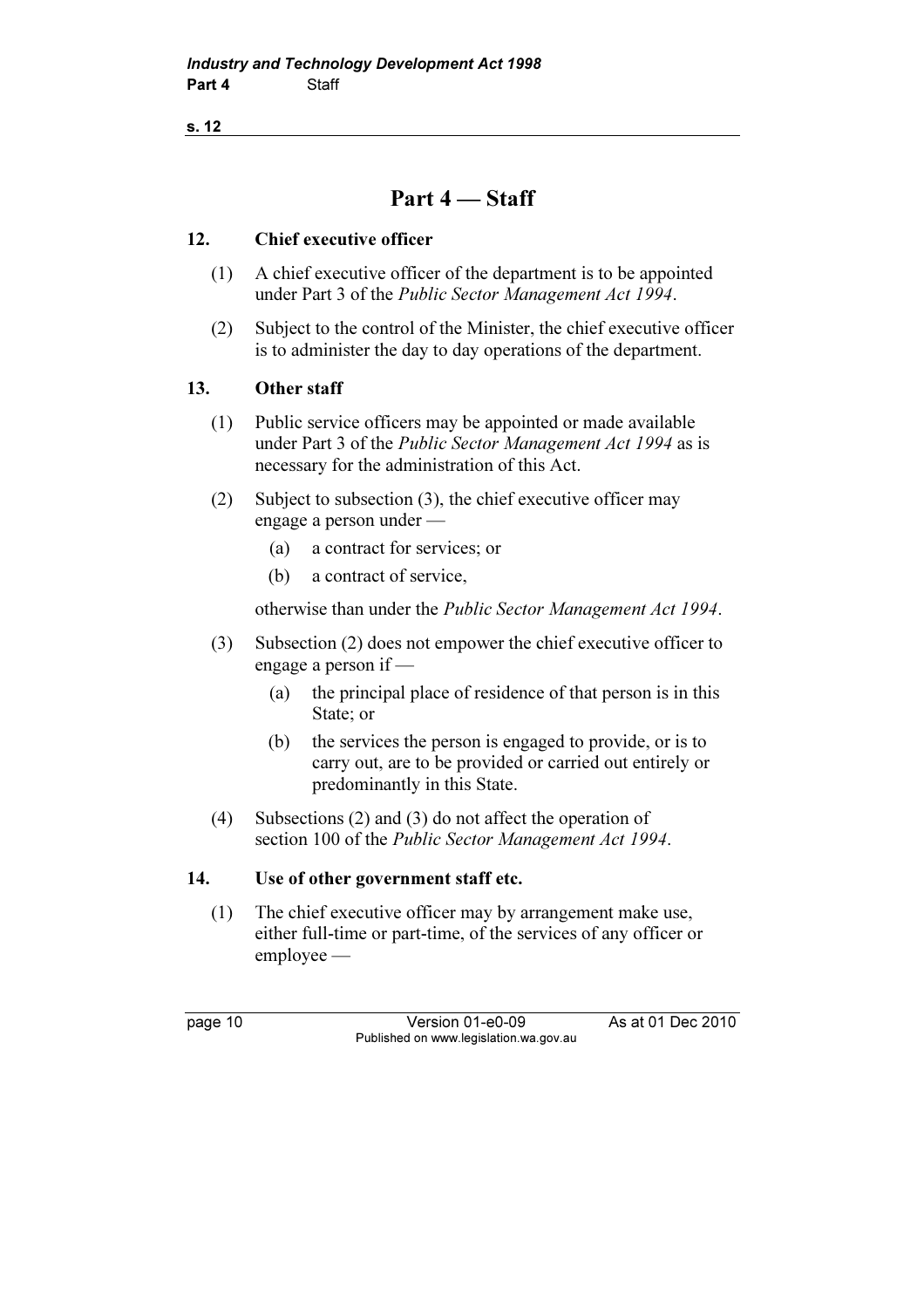- (a) in the Public Service;
- (b) in a State agency or instrumentality; or
- (c) otherwise in the service of the Crown in right of the State.
- (2) The chief executive officer may by arrangement with
	- (a) a department of the Public Service; or
	- (b) a State agency or instrumentality,

 make use of the facilities of the department, agency or instrumentality.

 (3) An arrangement under subsection (1) or (2) is to be made on such terms as are agreed to by the parties.

As at 01 Dec 2010 Version 01-e0-09 page 11 Published on www.legislation.wa.gov.au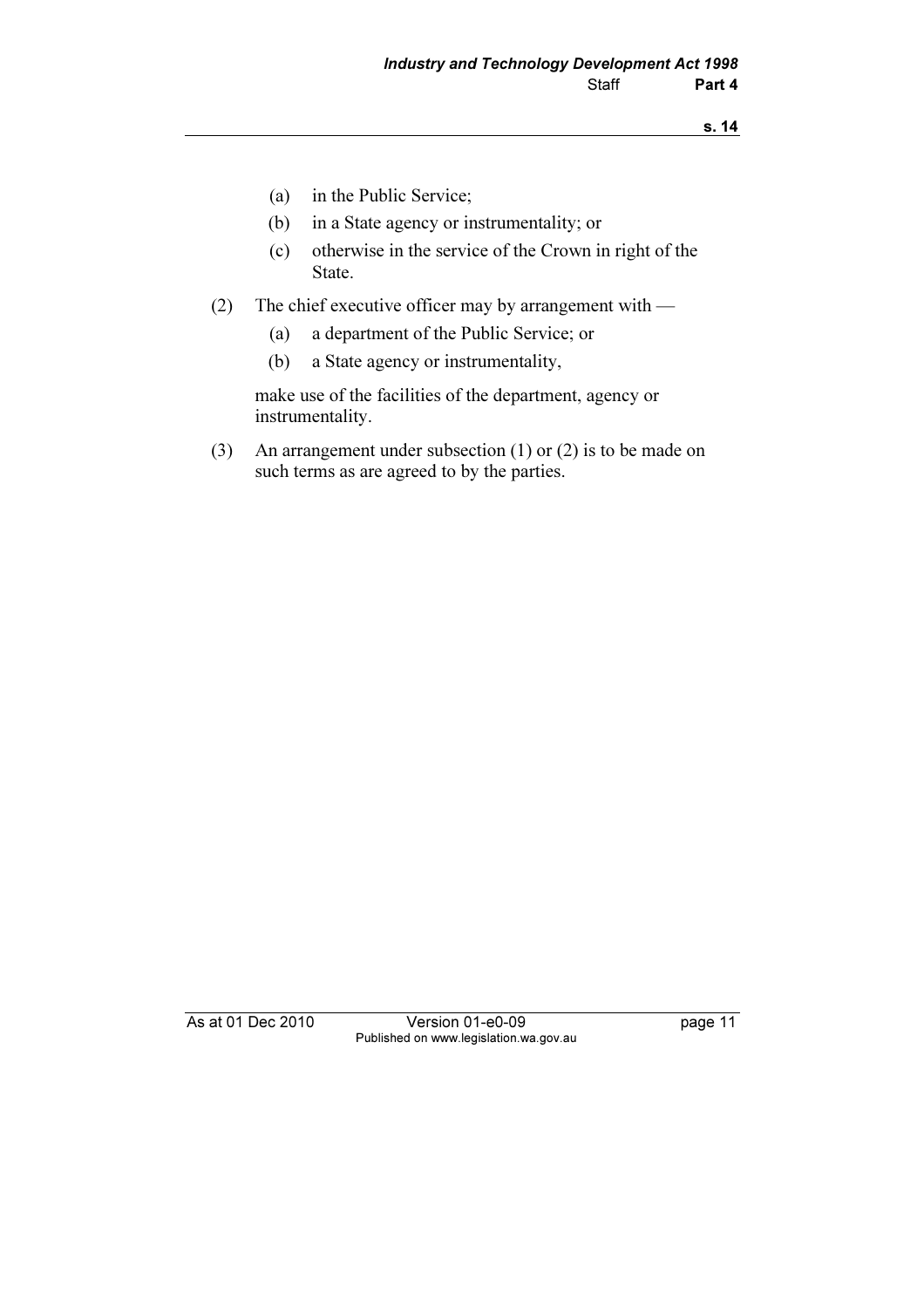### Part 5 — Financial provisions

### 15. Western Australian Industry and Technology Development Account

- (1) An agency special purpose account called the Western Australian Industry and Technology Development Account is established under section 16 of the Financial Management Act 2006.
- (2) The Account is to be credited with
	- (a) moneys from time to time appropriated by Parliament for the purpose of giving effect to this Act, including appropriations made for the purposes of enabling the Council to carry out its functions;
	- (b) all moneys borrowed by the Minister; and
	- (c) all other moneys received under the authority of this Act.
- (3) The Account is to be charged with such expenditure as is necessary —
	- (a) for the purposes of giving effect to this Act, including the expenses of the Council in carrying out its functions under this Act;
	- (b) for the repayment of money borrowed by the Minister and interest on that money; and
	- (c) to provide financial support in accordance with this Act,

and any other expenditure authorised under this Act.

 $(4)$  deleted]

[Section 15 amended: No. 77 of 2006 s. 17.]

### 16. Borrowing from Treasurer

 The Minister may borrow from the Treasurer such amounts as the Treasurer approves on such terms and conditions relating to repayment and payment of interest as the Treasurer imposes.

page 12 Version 01-e0-09 As at 01 Dec 2010 Published on www.legislation.wa.gov.au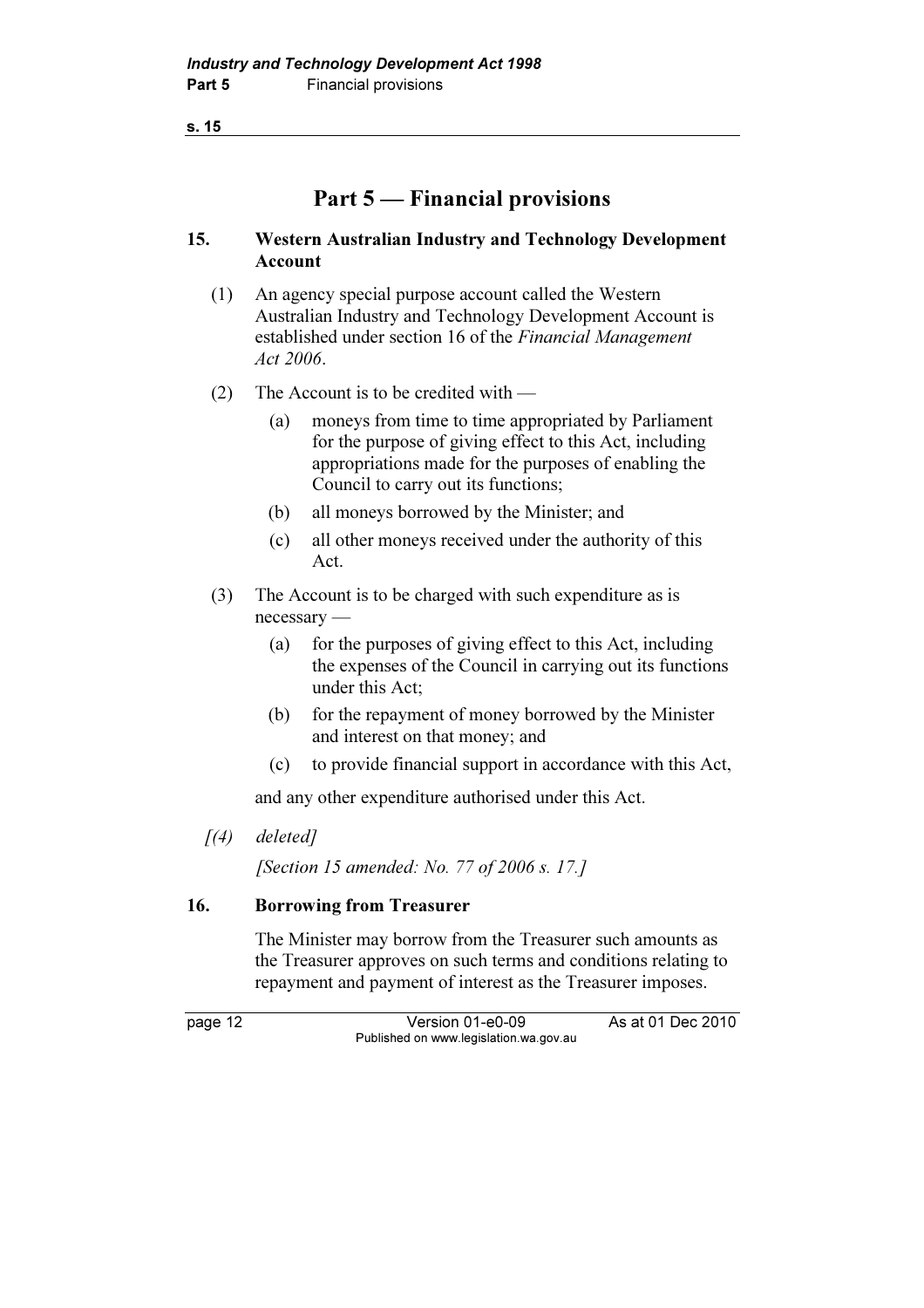### 17. Guarantee by Treasurer

- (1) The Treasurer may, in the name and on behalf of the Crown in right of the State, guarantee the payment of any money payable by the Minister in respect of money borrowed by the Minister other than from the Treasurer under section 16.
- (2) A guarantee is to be in such form and contain such terms and conditions as the Treasurer determines.
- (3) Before a guarantee is given
	- (a) the Treasurer is to be given such security as the Treasurer requires; and
	- (b) all instruments that are necessary for the purpose are to be executed.

### 18. Effect of guarantee

- (1) The due payment of moneys payable by the Treasurer under a guarantee given under section 17 is guaranteed by the State.
- (2) Any such payment is to be made by the Treasurer and charged to the Consolidated Account, and this subsection appropriates that Account accordingly.
- (3) The Treasurer is to cause to be credited to the Consolidated Account any amount received or recovered in respect of any payment made by the Treasurer under a guarantee given under section 17.

[Section 18 amended: No. 77 of 2006 s. 4 and  $5(1)$ .]

### 19. Application of Financial Management Act 2006 and Auditor General Act 2006

 The provisions of the Financial Management Act 2006 and the Auditor General Act 2006 regulating the financial administration, audit and reporting of departments apply to and in respect of the department and the Account.

[Section 19 amended: No. 77 of 2006 s. 17.]

As at 01 Dec 2010 Version 01-e0-09 Page 13 Published on www.legislation.wa.gov.au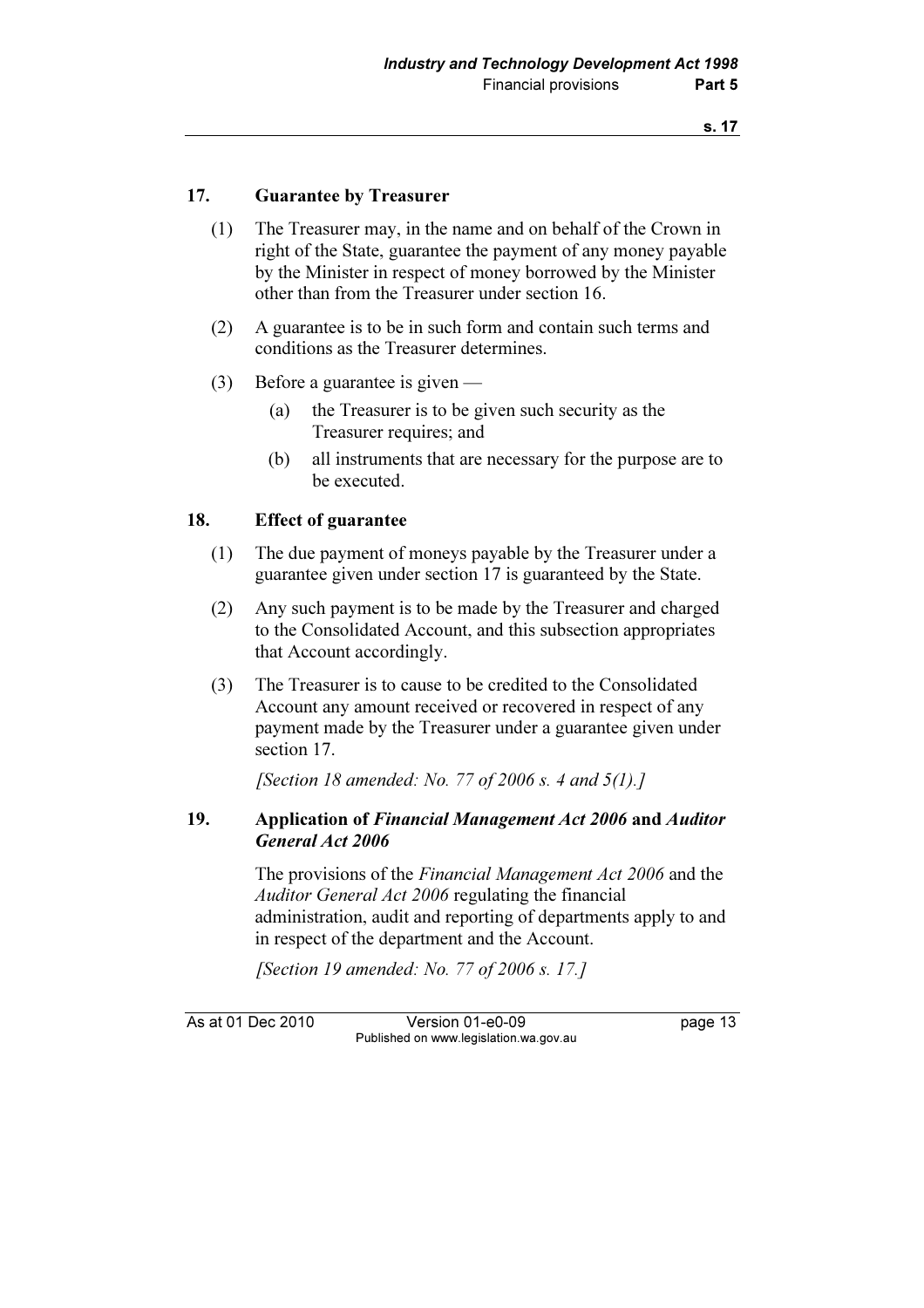### Part 6 — Western Australian Technology and Industry Advisory Council

### 20. Continuation of Council

 The Western Australian Technology and Industry Advisory Council established under section 28 of the repealed Act is preserved and continued in existence.

### 21. Functions of Council

- (1) The Council is to  $-$ 
	- (a) provide advice to the Minister, at the initiative of the Council or at the request of the Minister, on any matter relating to the objects of this Act; and
	- (b) carry out, collaborate in or procure research, studies or investigations on any matter relating to the objects of this Act, including matters relating to —
		- (i) the role of industry, science and technology in the policies of government;
		- (ii) the social and economic impact of industrial and technological change;
		- (iii) employment and training needs and opportunities relating to industrial, scientific and technological activities in the State;
		- (iv) the adequacy of, priorities among and co-ordination of, scientific, industrial and technological activities in the State;
		- (v) methods of stimulating desirable industrial and technological advances in the State;
		- (vi) the application of industrial, scientific and technological advances to the services of the Government; and
		- (vii) the promotion of public awareness and understanding of development in industry, science and technology.

page 14 Version 01-e0-09 As at 01 Dec 2010 Published on www.legislation.wa.gov.au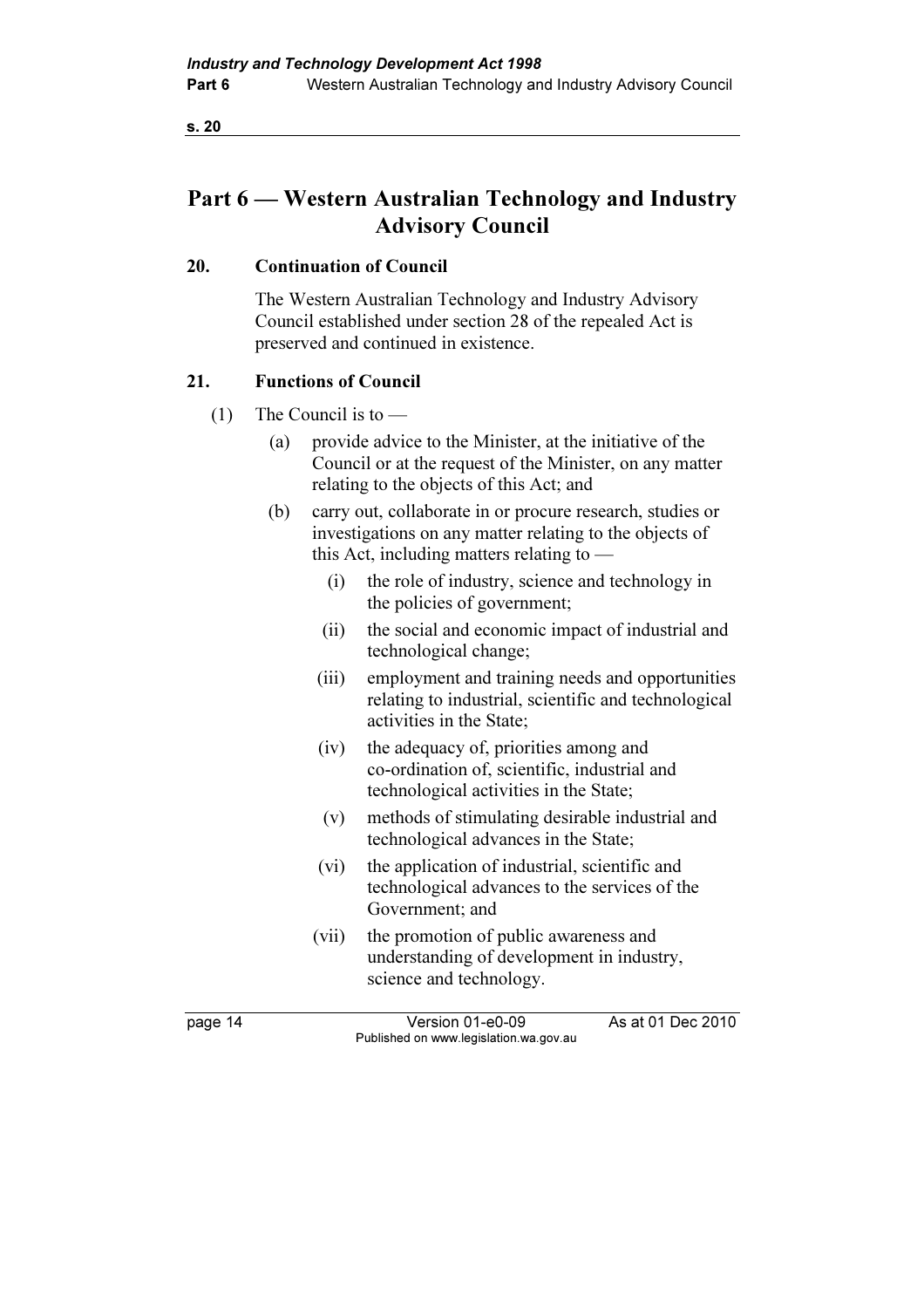- (2) The Council may publish and make available any report or finding produced as a result of any research, study or investigation under subsection (1).
- (3) The Council is to liaise with and advise any person, body or organization with respect to the conduct of any research, study or investigation into a matter relating to industry, science and technology in the State.
- (4) In carrying out its functions the Council is to  $-$ 
	- (a) have regard to the needs of the Western Australian community and the resources of the State;
	- (b) promote developments in industry, science and technology that increase productivity and competitiveness; and
	- (c) support developments that create employment opportunities.
- (5) The Council has the power to do all things necessary or convenient to be done for or in connection with the performance of its functions.

### 22. Composition of Council

- (1) The Council is to comprise
	- (a) the chief executive officer of the department; and
	- (b) not less than 6 nor more than 18 other persons appointed as members by the Minister.
- (2) The Minister is to ensure, as far as is practicable, that each person appointed to the Council has expertise that in the Minister's opinion is relevant to the functions of the Council and that the composition of the Council is representative of the interests of the people of the State.
- (3) The Minister is to appoint a chairperson of the Council from among the appointed members of the Council.

As at 01 Dec 2010 Version 01-e0-09 Page 15 Published on www.legislation.wa.gov.au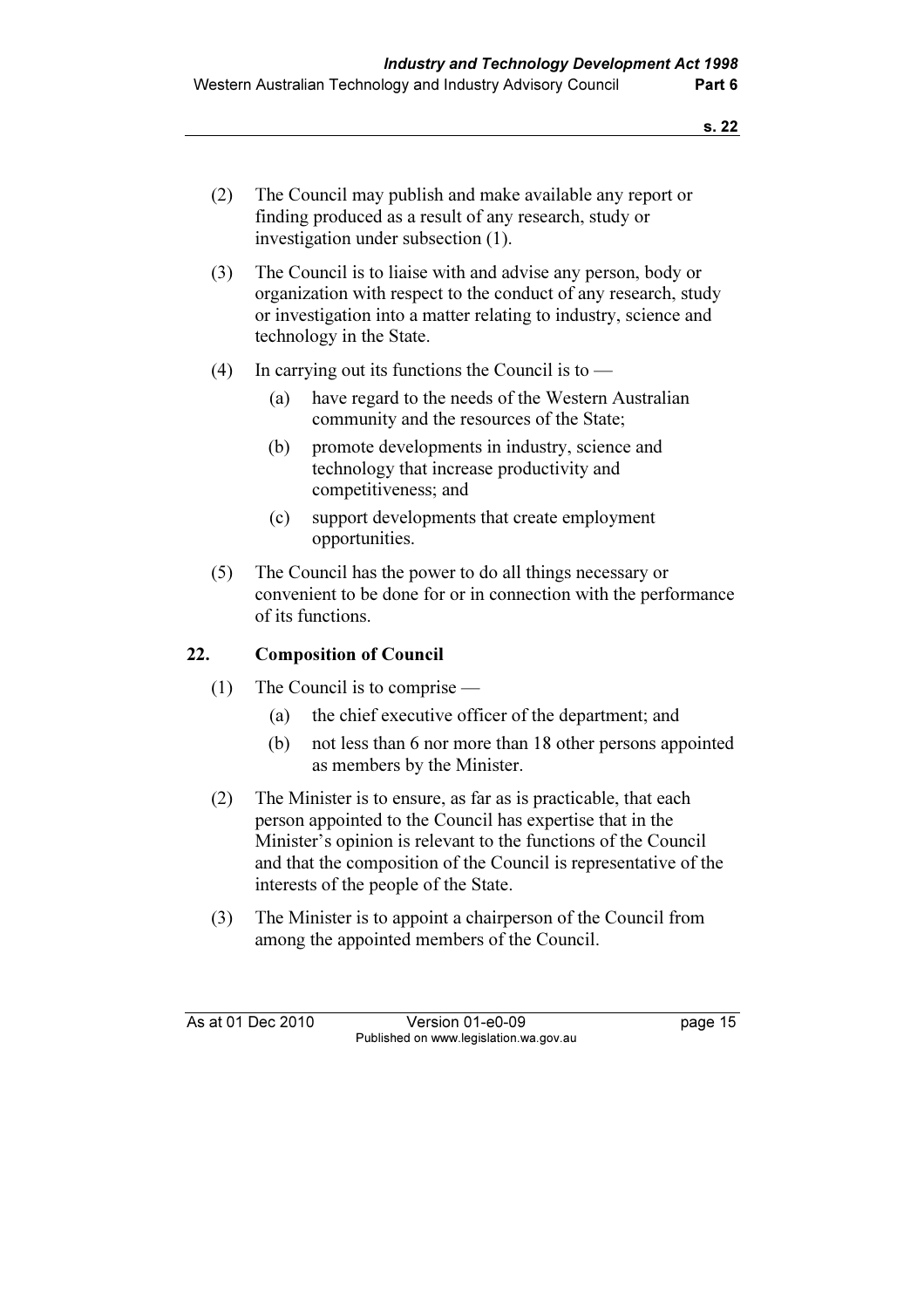### 23. Constitution and proceedings of Council

Schedule 1 has effect.

### 24. Remuneration and allowances of members

 A member of the Council and a member of a committee is to be paid such remuneration and travelling and other allowances as the Minister determines on the recommendation of the Public Sector Commissioner.

[Section 24 amended: No. 39 of 2010 s. 89.]

### 25. Minister may give directions

- (1) The Minister may give directions in writing to the Council with respect to the performance of its functions or the exercise of its powers, either generally or in relation to a particular matter, and the Council is to give effect to any such direction.
- (2) The text of a direction given under subsection (1) is to be included in the annual report of the Council under section 26.

### 26. Annual report of the Council

- (1) The Council must, as soon as practicable after 1 July, and in any event on or before 31 August, in each year, prepare and give to the Minister a report on its operations and proceedings for the previous financial year.
- (2) The Minister is to cause the Council's report to be laid before each House of Parliament within 7 sitting days of the House after the Minister has received it.
- (3) This section does not affect any duty of the accountable authority of the department under Part 5 of the Financial Management Act 2006 to prepare and submit an annual report containing information about the Council or the operation of that Act in relation to that annual report.

[Section 26 amended: No. 77 of 2006 s. 17.]

page 16 Version 01-e0-09 As at 01 Dec 2010 Published on www.legislation.wa.gov.au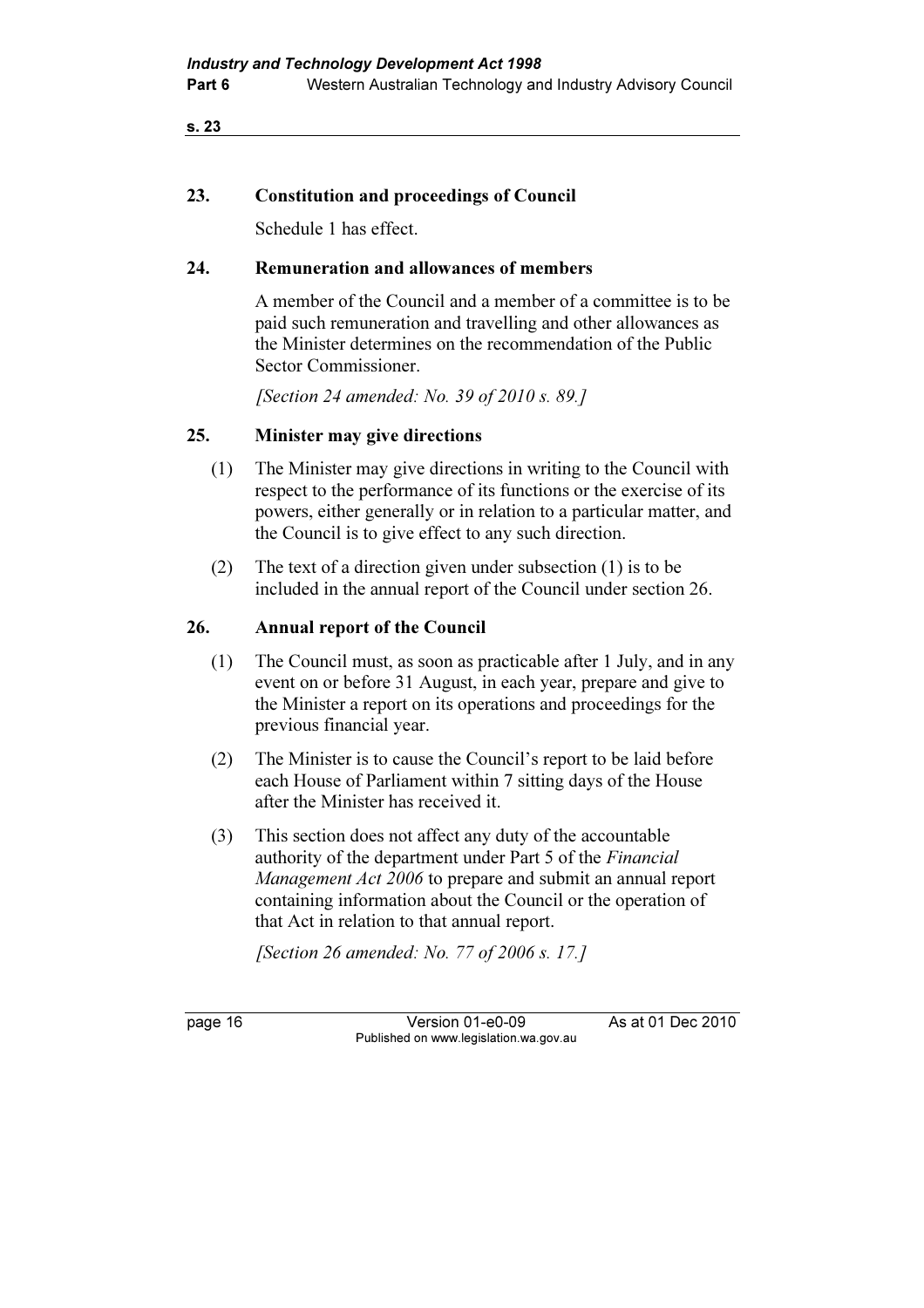### Part 7 — Miscellaneous

### 27. Technology parks

- (1) The Minister may, from time to time, by notice published in the Gazette declare as a technology park any area of land which provides a physical environment in which —
	- (a) research into, and the development and use of, industry, science and technology; or
	- (b) the production or assembly of products,

may be carried on.

- (2) The Minister may amend or revoke a notice under subsection (1) by subsequent notice published in the *Gazette*.
- (3) A notice under subsection  $(1)$ 
	- (a) is to contain a description of the area of land sufficient to identify its location; and
	- (b) may assign a name to the technology park.

### 28. Protection from liability

- (1) An action in tort does not lie against a person for anything that the person has done in the performance or purported performance of a function, or the exercise or purported exercise of a power, under this Act.
- (2) The protection given by this section applies even though the thing done in the performance or purported performance of a function, or the exercise or purported exercise of a power, under this Act may have been capable of being done whether or not this Act had been enacted.
- (3) This section does not relieve the Crown of any liability that it might have for the doing of anything by a person against whom this section provides that an action does not lie.
- (4) In this section, a reference to the doing of anything includes a reference to the omission to do anything.

As at 01 Dec 2010 Version 01-e0-09 page 17 Published on www.legislation.wa.gov.au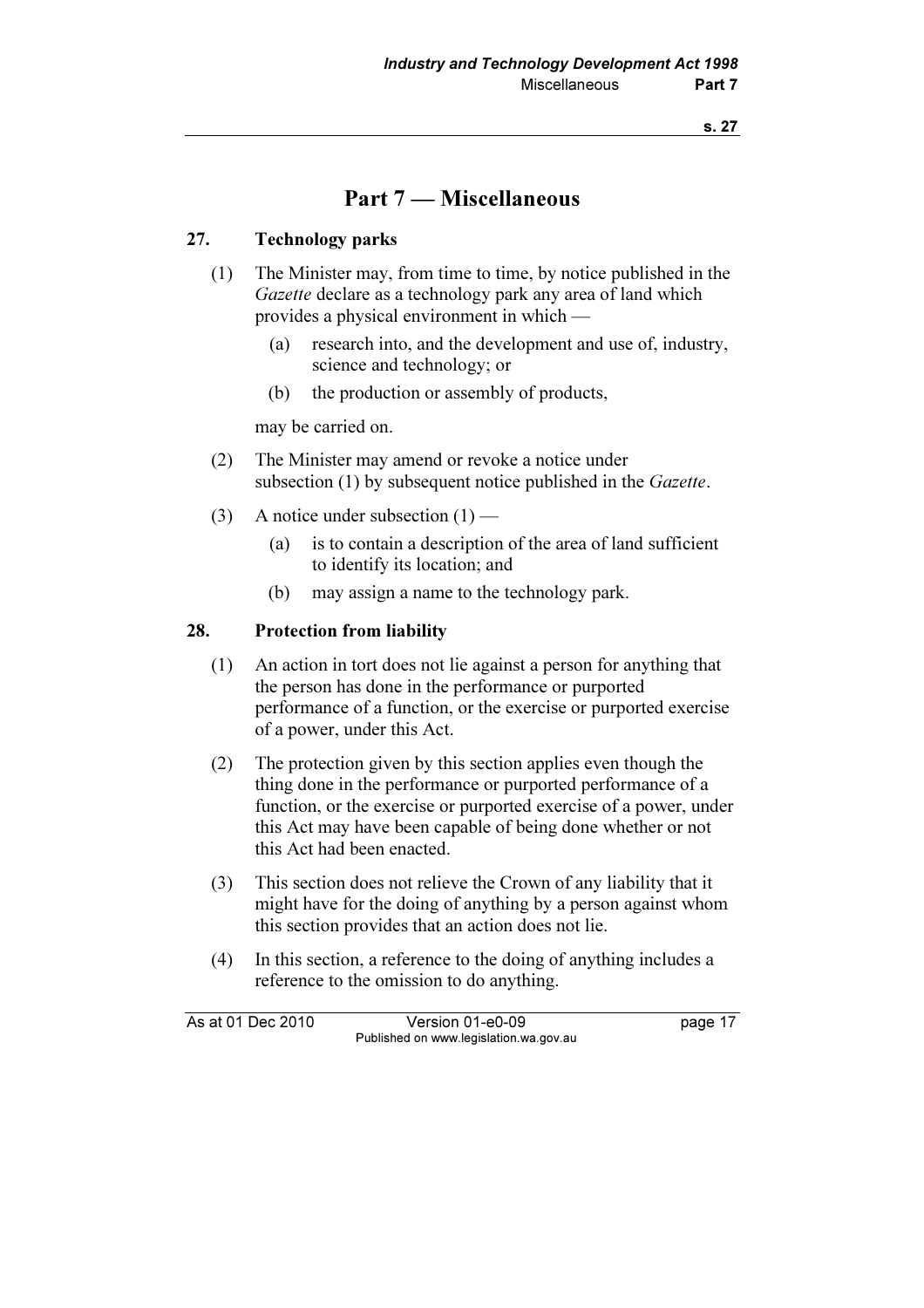```
s. 29
```
### 29. Confidentiality

- (1) This section applies to a person who performs any function, or exercises any power, under this Act.
- (2) Any person to whom this section applies must not, directly or indirectly, record, disclose or make use of any information obtained in the course of performing a function or exercising a power under this Act except —
	- (a) for the purpose of performing a function or exercising a power under this Act;
	- (b) as required or allowed by this Act or under another written law;
	- (c) with the written consent of the person, or persons, who provided the information;
	- (d) for the purpose of the investigation of any suspected offence or the conduct of proceedings for any offence; or
	- (e) at the written direction of the Minister, for the purpose of providing information to the general public concerning any conduct or operation of the department or the Minister under this Act.
- (3) Despite subsection (2), a person to whom this section applies must not, in respect of information that would reveal a trade secret or information that has commercial value to the person, or persons, who provided the information —
	- (a) disclose such information publicly; or
	- (b) make any reference to such information, or any characteristic of the information, in a manner likely to reveal the information in any report or statement prepared for the purposes of this Act under the Financial Management Act 2006,

 without the written consent of the person, or persons, who provided the information.

page 18 Version 01-e0-09 As at 01 Dec 2010 Published on www.legislation.wa.gov.au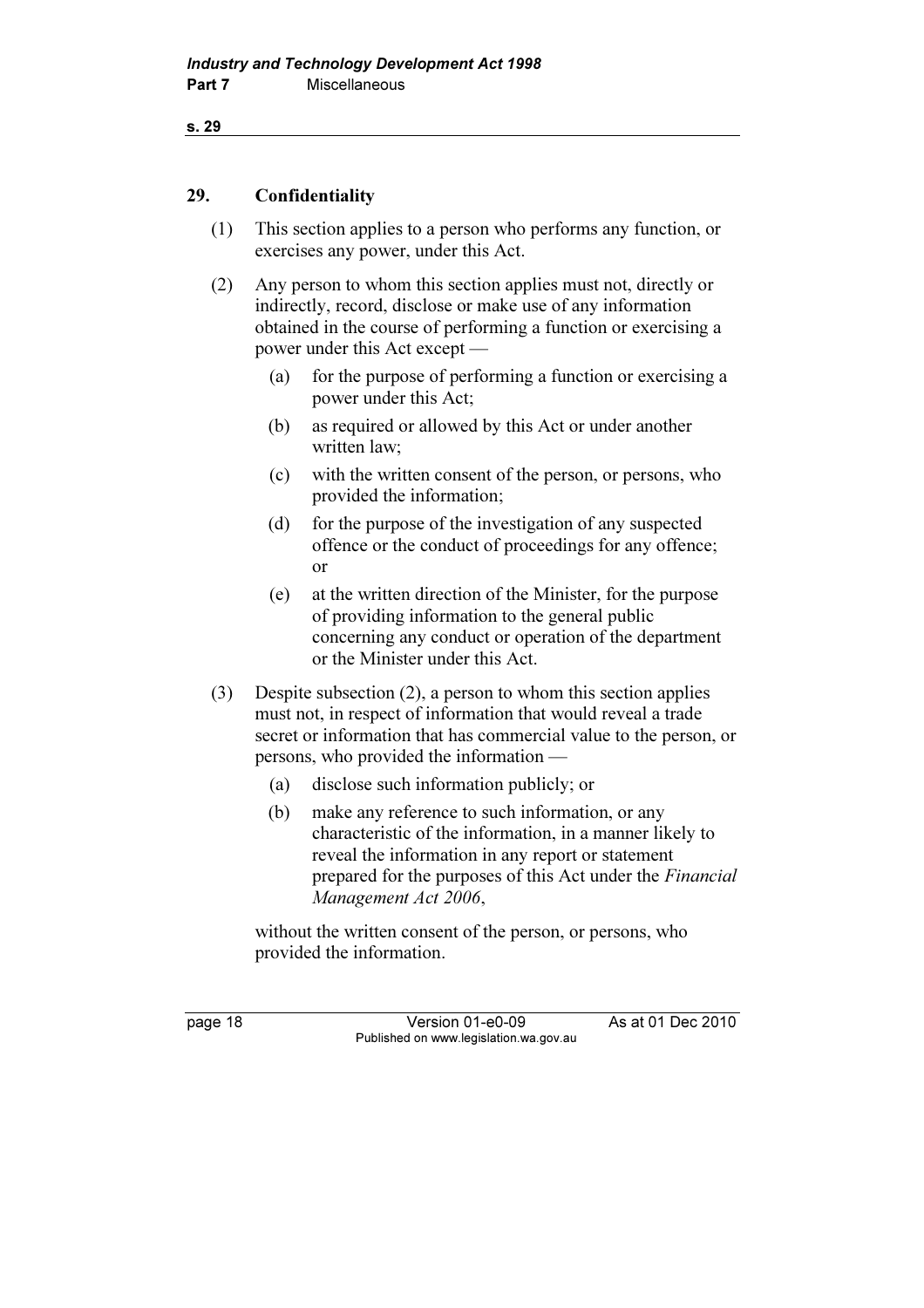(4) Sections 81 and 82 of the Financial Management Act 2006 are not affected by the operation of this section. Penalty: \$25 000 or 2 years imprisonment, or both. [Section 29 amended: No. 77 of 2006 s. 17.]

### 30. Execution of documents

- (1) The Minister is to have a common seal.
- (2) A document is duly executed by the Minister if
	- (a) the common seal of the Minister is affixed to it in accordance with subsections (3) and (4); or
	- (b) it is signed on behalf of the Minister by an officer or officers of the department authorised to do so under subsection  $(5)$ .
- (3) The common seal of the Minister is not to be affixed to any document except as authorised by the Minister.
- (4) The common seal of the Minister is to be affixed to a document in the presence of the Minister, and the Minister is to sign the document to attest that the common seal was so affixed.
- (5) The Minister may, by writing under the Minister's seal, authorise an officer or officers of the department to sign documents on behalf of the Minister, either generally or subject to such conditions or restrictions as are specified in the authorisation.
- (6) A document purporting to be executed in accordance with this section is to be presumed to be duly executed until the contrary is proved.
- (7) Where a document is produced bearing a seal purporting to be the common seal of the Minister it is to be presumed that the seal is the common seal of the Minister until the contrary is proved.

As at 01 Dec 2010 Version 01-e0-09 Page 19 Published on www.legislation.wa.gov.au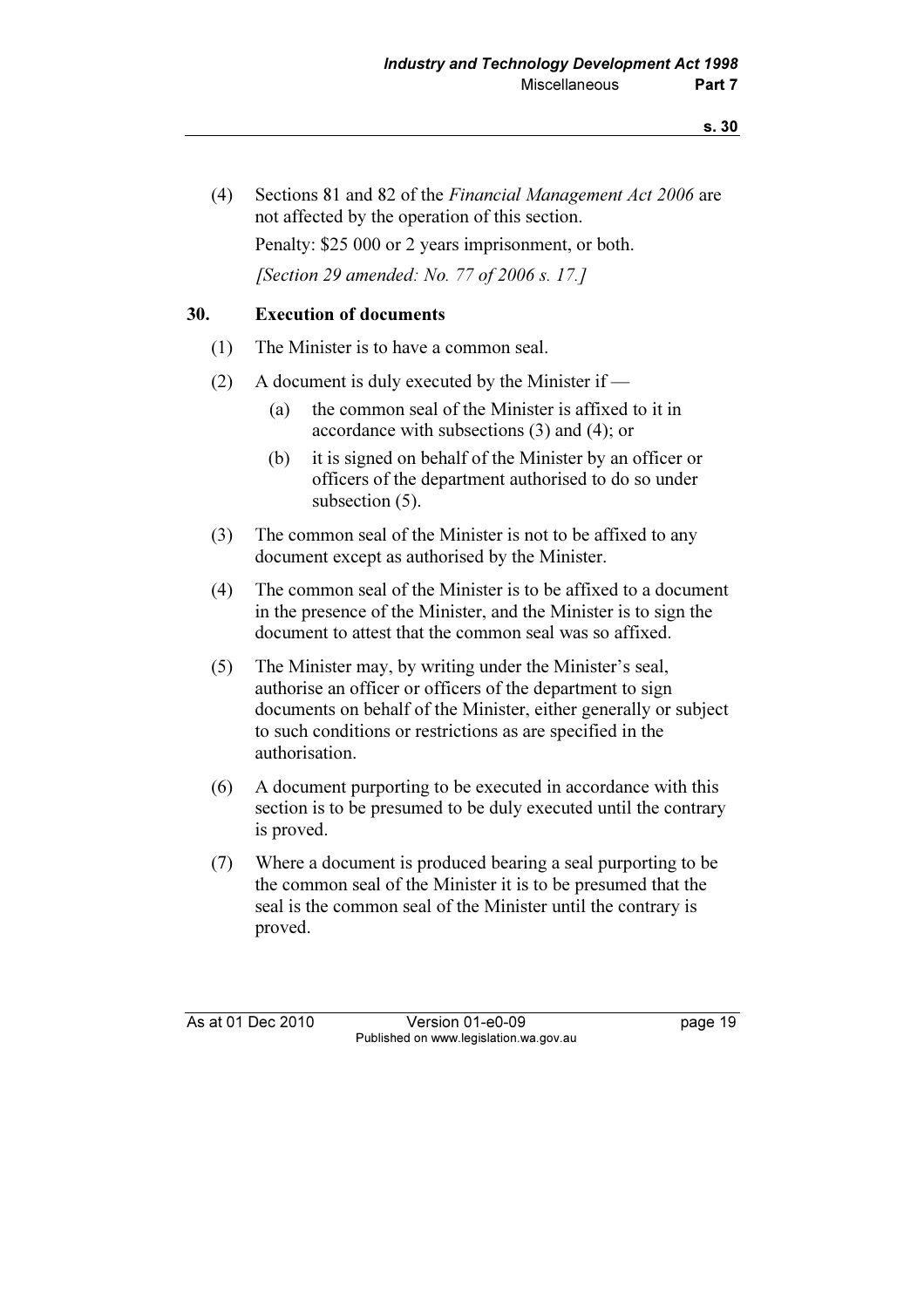```
s. 31
```
### 31. Regulations

- (1) The Governor may make regulations prescribing all matters that are required or permitted by this Act to be prescribed, or are necessary or convenient to be prescribed, for giving effect to the purposes of this Act.
- (2) Without limiting the generality of subsection (1), regulations may be made, in relation to a technology park —
	- (a) prohibiting or regulating the construction of buildings;
	- (b) prescribing the materials for, and the design and siting of, buildings;
	- (c) prescribing requirements for the maintenance of buildings;
	- (d) regulating the use of land and prohibiting activities on the land;
	- (e) prohibiting changes in the use of land or prescribing conditions on which the use of land may be changed;
	- (f) prescribing requirements for landscaping;
	- (g) prohibiting or regulating any activity that may impair the amenity of the park or interfere with other activities in the park; and
	- (h) prohibiting or regulating any activity that may endanger life or property.
- (3) Regulations made under subsection (2) are to apply in addition to any other law.
- (4) The regulations may create offences and may provide for a penalty not exceeding \$5 000.

### 32. Review of Act

 (1) The Minister is to carry out a review of the operation and effectiveness of this Act as soon as is practicable after every fifth anniversary of its commencement.

page 20 Version 01-e0-09 As at 01 Dec 2010 Published on www.legislation.wa.gov.au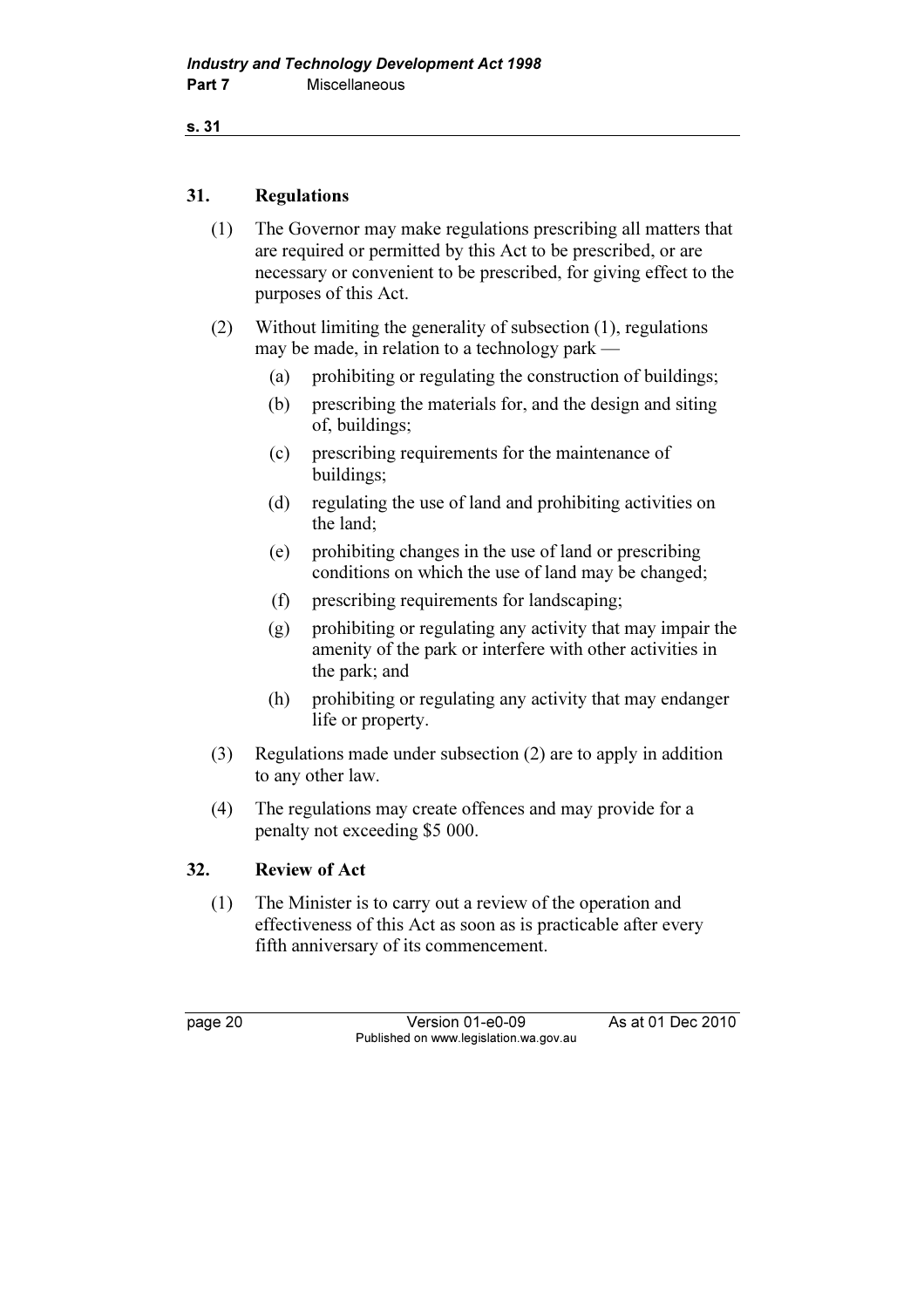- (2) In the course of that review the Minister is to consider and have regard to —
	- (a) the attainment of the objects of this Act;
	- (b) the effectiveness of operations of, and the need for the continuation of, the department and the Council; and
	- (c) any other matters that appear to the Minister to be relevant to the operation and effectiveness of this Act.
- (3) The Minister is to prepare a report on the review and cause the report to be laid before each House of Parliament as soon as is practicable after it is prepared.

As at 01 Dec 2010 Version 01-e0-09 page 21 Published on www.legislation.wa.gov.au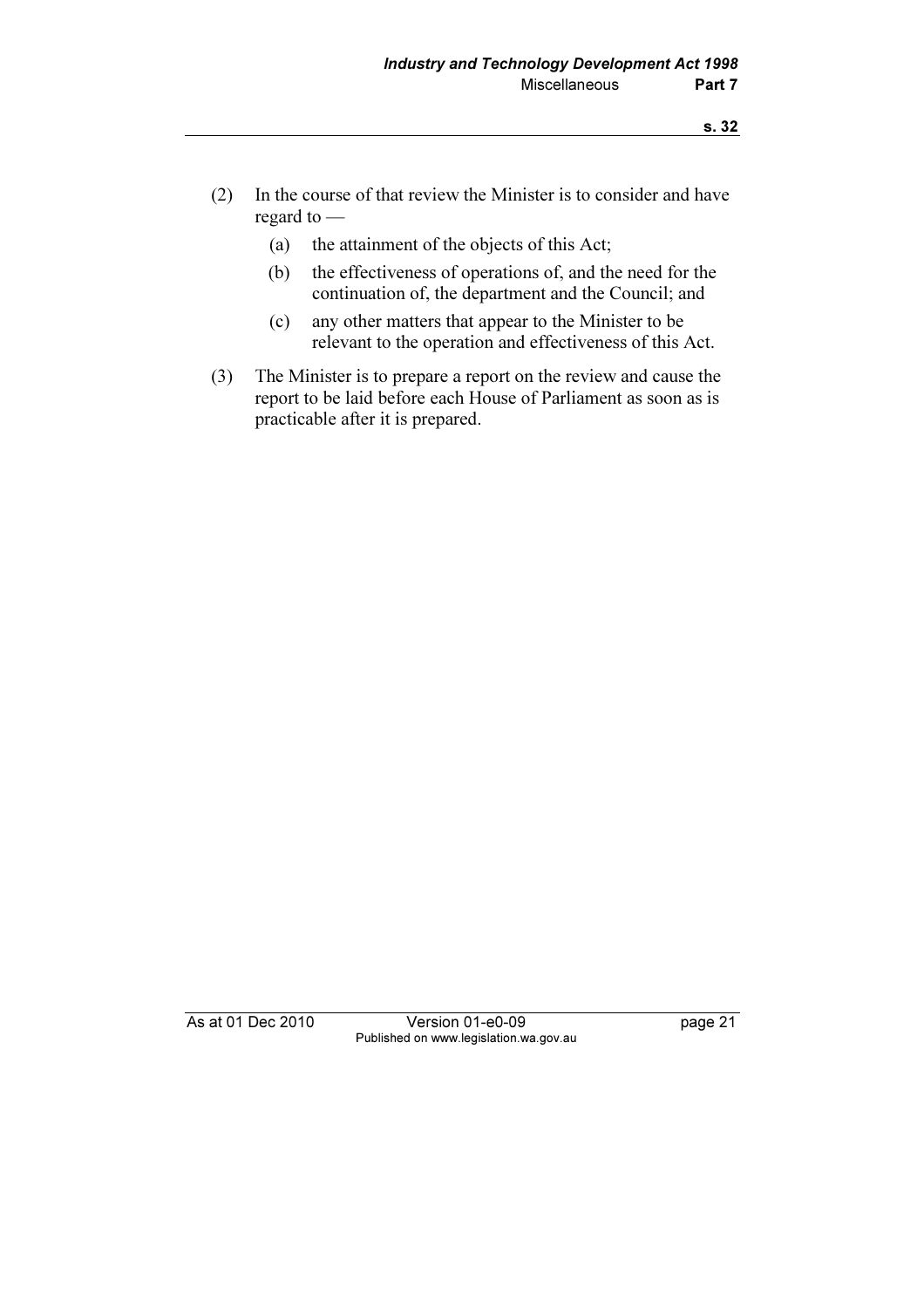## Part 8 — Repeals, transitional provisions and consequential amendments

### 33. Repeals and transitional provisions

- (1) The following Acts are repealed
	- (a) the Technology and Industry Development Act 1983;
	- (b) the Industry (Advances) Act 1947; and
	- (c) the Inventions Act 1975.
- (2) The transitional provisions set out in Schedule 2 have effect.
- [34. Omitted under the Reprints Act 1984 s.  $7(4)(e)$ .]

page 22 Version 01-e0-09 As at 01 Dec 2010 Published on www.legislation.wa.gov.au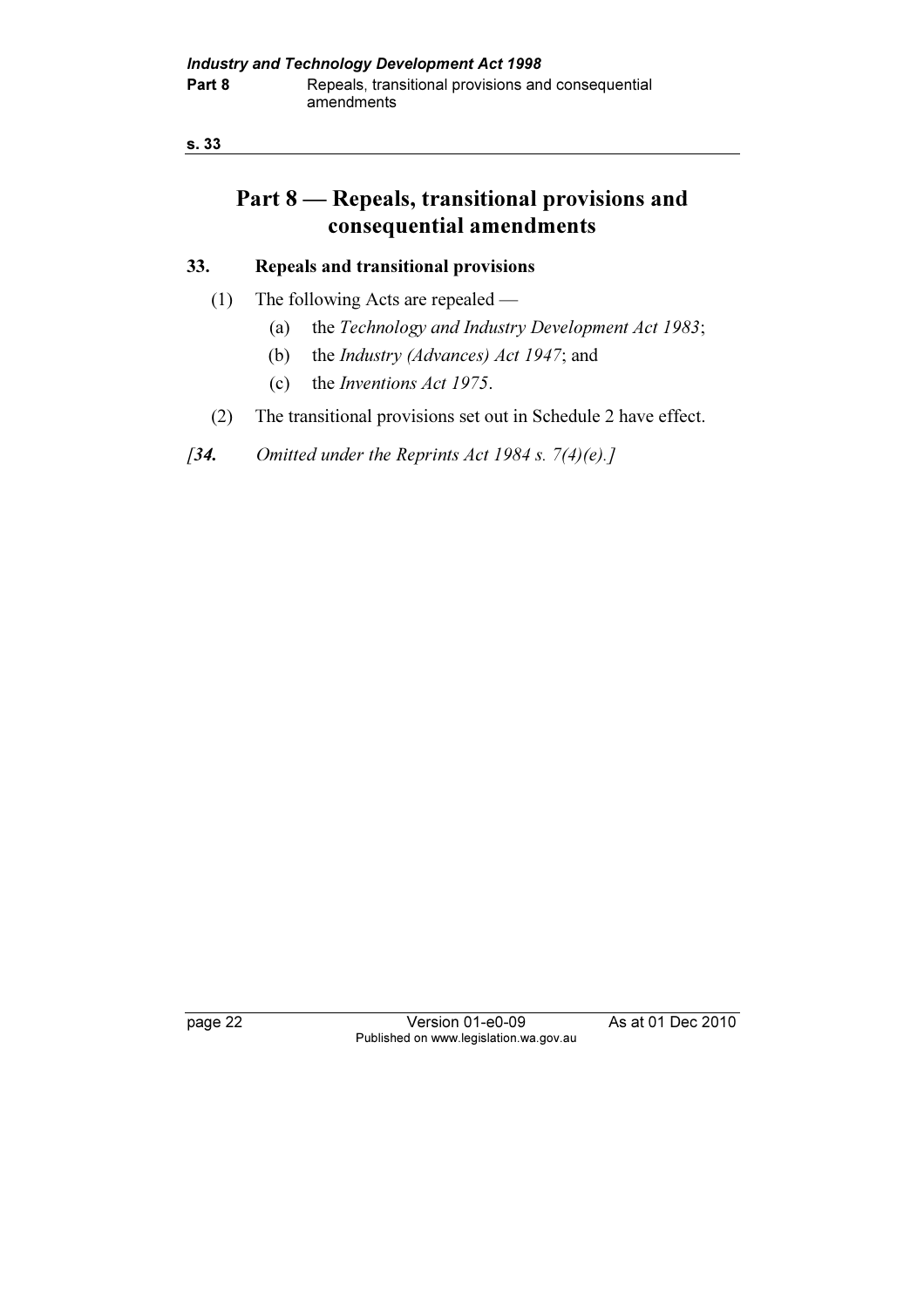The Council Schedule 1

### Schedule 1 — The Council

[Section 23]

### Division 1 — Constitution and proceedings of the Council

### 1. Term of office

- (1) Subject to subclause (2), an appointed member holds office for such term, not exceeding 3 years, as is specified in the instrument of his or her appointment, but may from time to time be re-appointed.
- (2) An appointed member whose term of office expires by the passage of time continues in office until he or she is re-appointed or his or her successor comes into office.

### 2. Resignation, removal, etc.

- (1) The office of an appointed member becomes vacant if he or she
	- (a) resigns the office by written notice addressed to the Minister;
	- (b) is an insolvent under administration as that expression is defined in the Corporations Act 2001 of the Commonwealth; or
	- (c) is removed from office by the Governor under subclause (2).
- (2) The Governor may remove an appointed member from office if the Governor is satisfied that the member —
	- (a) has neglected his or her duty;
	- (b) has misbehaved;
	- (c) is incompetent; or
	- (d) is suffering from mental or physical incapacity impairing the performance of his or her functions.

### 3. Leave of absence

 The Council may grant leave of absence to a member on such terms and conditions as it thinks fit.

As at 01 Dec 2010 Version 01-e0-09 Page 23 Published on www.legislation.wa.gov.au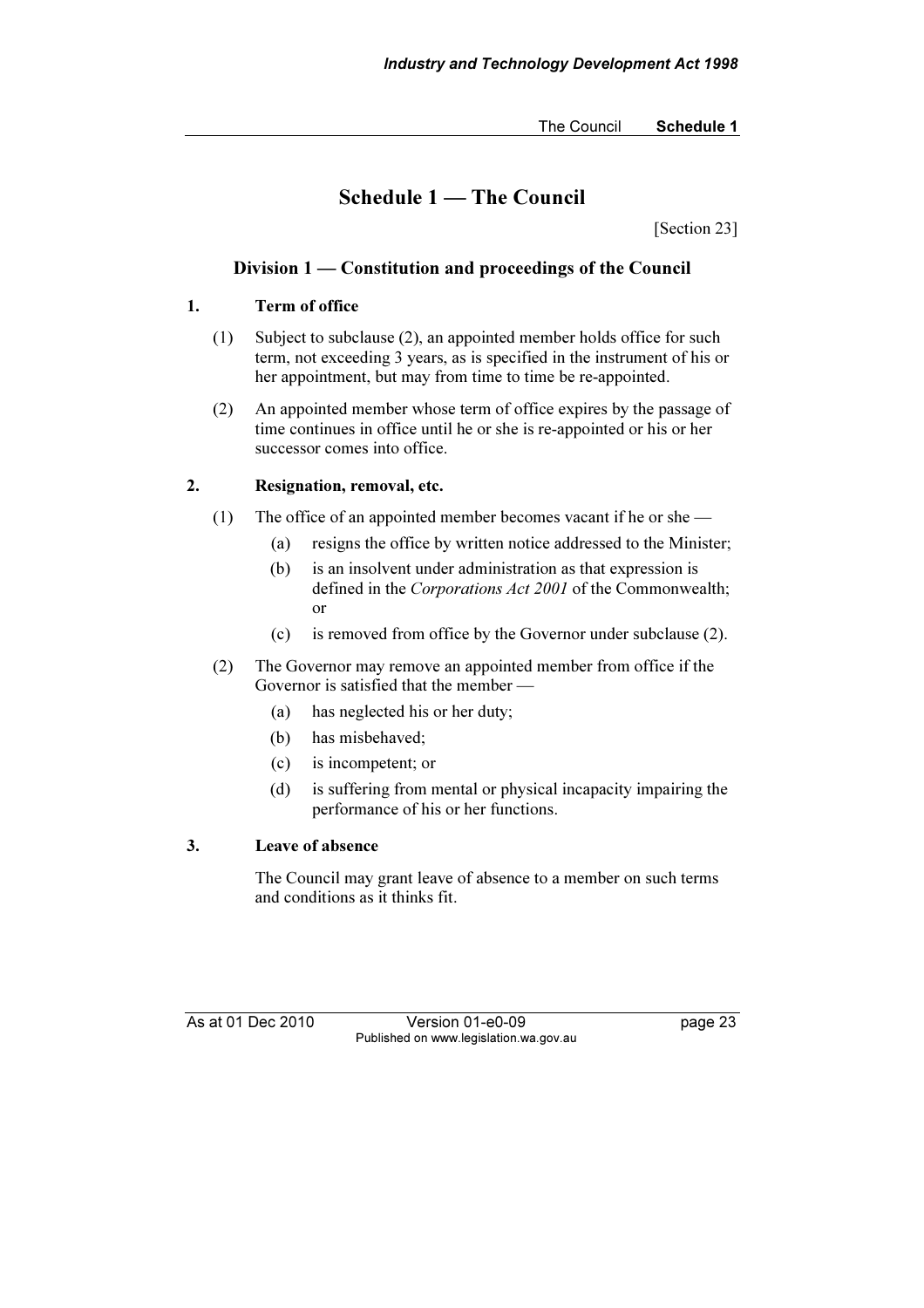### Schedule 1 The Council

### 4. Chairperson unable to act

 If the chairperson is unable to act by reason of sickness, absence or other cause, or during any vacancy in that office, a member chosen by the Council is to be deputy chairperson and is to perform the functions and exercise the powers of the chairperson.

### 5. Appointed member unable to act

- (1) If an appointed member other than the chairperson is unable to act by reason of sickness, absence or other cause, the Minister may appoint another person to act temporarily in his or her place and, while so acting according to the tenor of his or her appointment, that other person is to be taken to be a member of the Council.
- (2) The appointment of a person under subclause (1) may be terminated at any time by the Minister.

#### 6. Chief executive officer unable to attend

 The chief executive officer may, in writing delivered to the person presiding at a meeting of the Council, nominate a senior officer of the department to represent him or her at that meeting if the chief executive officer is unable to attend by reason of sickness, absence or other cause, and while so attending the person so nominated is to be taken to be a member of the Council.

### 7. Saving

 No act or omission of a person acting in place of another under clause 4, 5 or 6 is to be questioned on the ground that the occasion for his or her appointment or acting had not arisen or had ceased.

#### 8. Meetings

- (1) Subject to this clause, meetings are to be held at the times and places that the Council determines at intervals not longer than 2 months.
- (2) A special meeting of the Council may at any time be convened by
	- (a) the chairperson; or
	- (b) any 4 members.
- (3) The first meeting of the Council is to be convened by the chairperson.

page 24 Version 01-e0-09 As at 01 Dec 2010 Published on www.legislation.wa.gov.au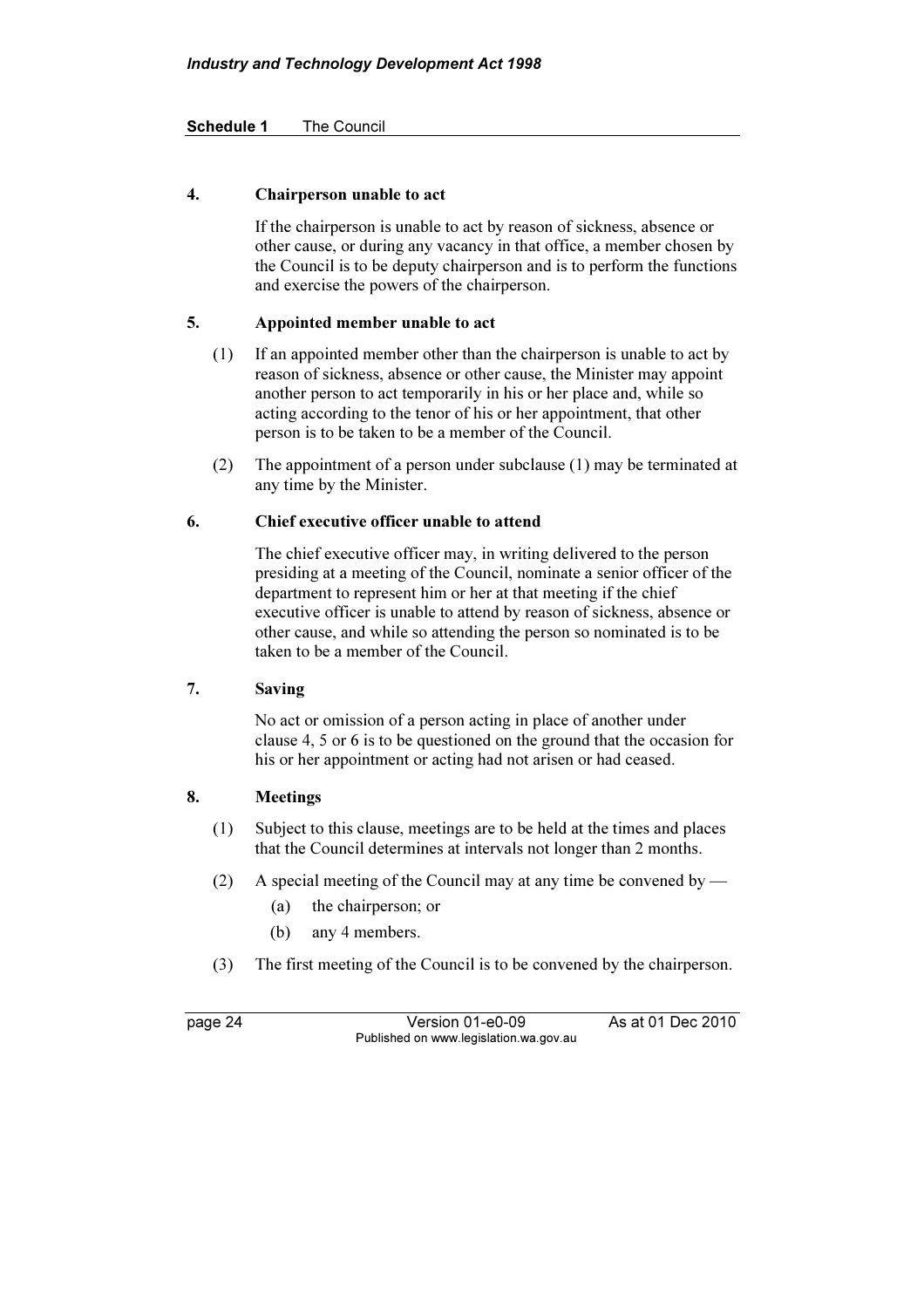The Council Schedule 1

### 9. Presiding officer

- (1) The chairperson is to preside at all meetings of the Council at which he or she is present.
- (2) If both the chairperson and any deputy chairperson are absent from a meeting the members present are to appoint one of their number to preside.

### 10. Voting

- (1) At any meeting of the Council each member present has a deliberative vote.
- (2) Subject to subclause (3), if the votes cast on a question are equally divided, the question remains unresolved until a subsequent meeting of the Council.
- (3) If the votes cast on a question at a meeting of the Council were equally divided and the votes cast on the question at a subsequent meeting of the Council are again equally divided, the question is to be taken to have been resolved in the negative.

### 11. Minutes

 The Council is to cause accurate minutes to be kept of the proceedings at its meetings and is to submit to the Minister a copy of the minutes of each meeting within 14 days after the meeting at which the minutes were confirmed was held.

### 12. Resolution without meeting

 A resolution in writing signed or assented to by each member by letter or facsimile is as effectual as if it had been passed at a meeting of the Council.

### 13. Telephone or video meetings

 A communication between not less than one half of the members in office by telephone or audio-visual means is a valid meeting of the Council if each participating member is capable of communicating with every other participating member instantaneously at all times during the proceedings.

As at 01 Dec 2010 Version 01-e0-09 Page 25 Published on www.legislation.wa.gov.au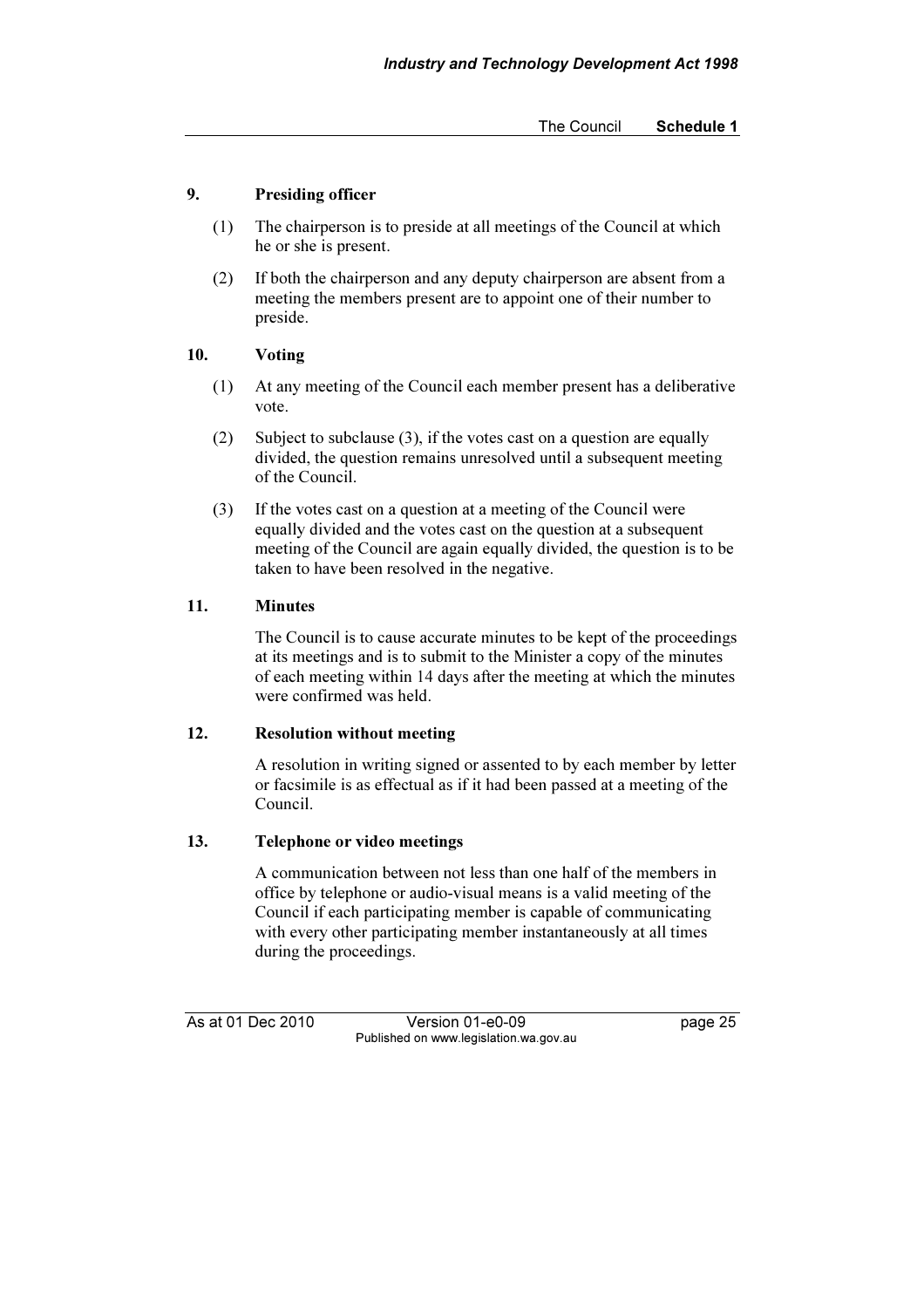Schedule 1 The Council

### 14. Committees

- (1) The Council may appoint committees to assist it in the performance of its functions and may discharge or alter any committee so appointed.
- (2) A committee may include persons who are not members of the Council but, unless the Minister approves, must include at least one person who is —
	- (a) a member of the Council; or
	- (b) an officer or employee in the department.
- (3) Subject to the directions of the Council, a committee may determine its own procedures.

### 15. Council to determine own procedures

Subject to this Act, the Council is to determine its own procedures.

### Division 2 — Disclosure of interests, etc.

#### 16. Disclosure of interests

 (1) A member who has a material personal interest in a matter being considered or about to be considered by the Council must, as soon as possible after the relevant facts have come to the member's knowledge, disclose the nature of the interest at a meeting of the Council.

Penalty: \$5 000.

 (2) A disclosure under subclause (1) is to be recorded in the minutes of the meeting.

### 17. Voting by interested members

 A member who has a material personal interest in a matter that is being considered by the Council —

- (a) must not vote whether at a meeting or otherwise
	- (i) on the matter; or
	- (ii) on a proposed resolution under clause 18 in respect of the matter, whether relating to that member or a different member;

and

page 26 Version 01-e0-09 As at 01 Dec 2010 Published on www.legislation.wa.gov.au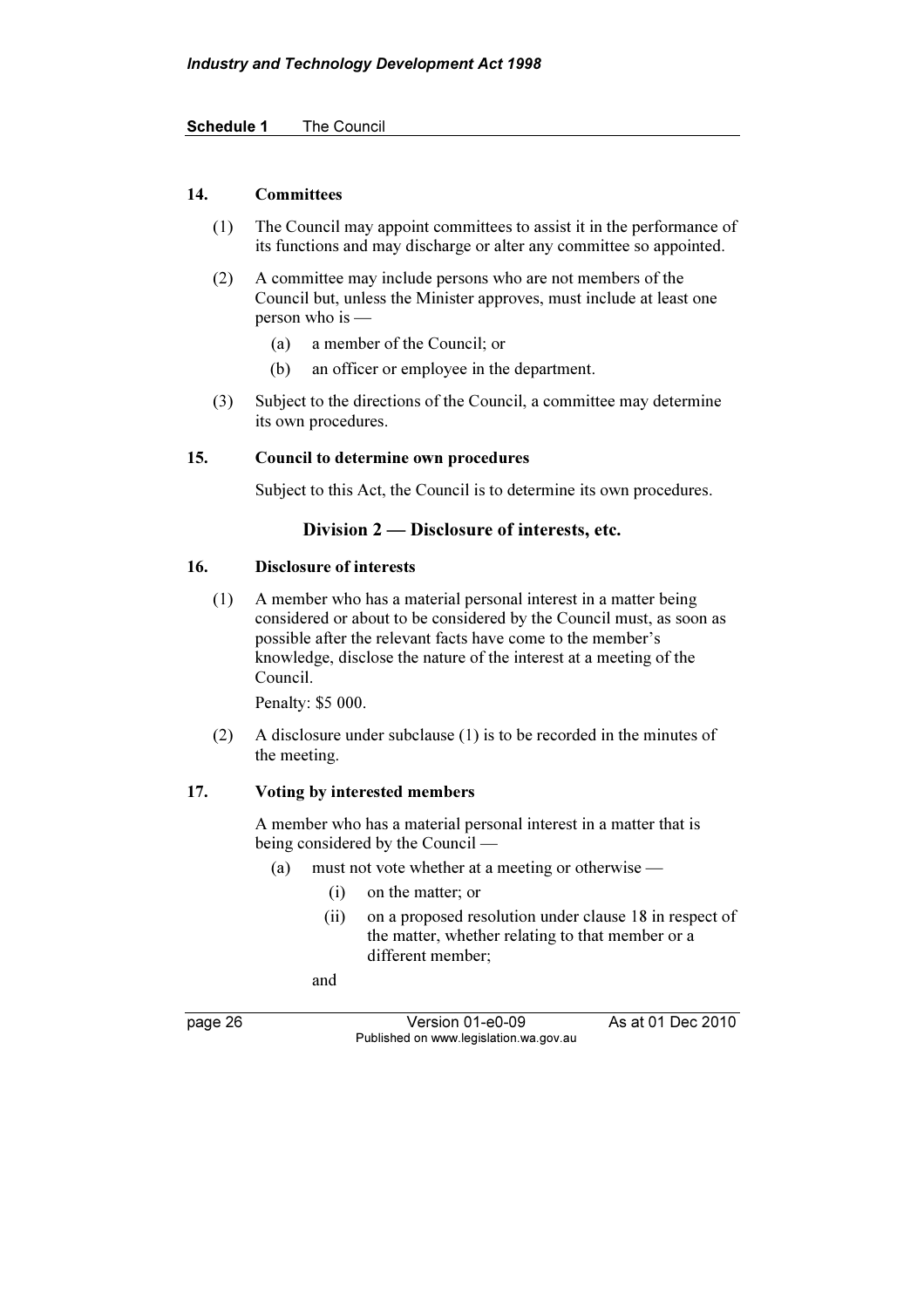- (b) must not be present while
	- (i) the matter; or
	- (ii) a proposed resolution of the kind referred to in paragraph (a)(ii),

is being considered at a meeting.

#### 18. Clause 17 may be declared inapplicable

 Clause 17 does not apply if the Council has at any time passed a resolution that —

- (a) specifies the member, the interest and the matter; and
- (b) states that the members voting for the resolution are satisfied that the interest should not disqualify the member from considering or voting on the matter.

### 19. Quorum where clause 17 applies

- (1) If a member of the Council is disqualified under clause 17 in relation to a matter, a quorum is present during the consideration of the matter if at least 2 members are present who are entitled to vote on any motion that may be moved at the meeting in relation to the matter.
- (2) The Minister may deal with a matter insofar as the Council cannot deal with it because of subclause (1).

### 20. Minister may declare clauses 17 and 19 inapplicable

- (1) The Minister may by writing declare that clause 17 or 19 or both of them do not apply in relation to a specified matter either generally or in voting on particular resolutions.
- (2) The Minister is to cause a copy of a declaration made under subclause (1) to be laid before each House of Parliament within 14 sitting days of such House after it is made.

[Schedule 1 amended: No. 10 of 2001 s. 220.]

As at 01 Dec 2010 Version 01-e0-09 Page 27 Published on www.legislation.wa.gov.au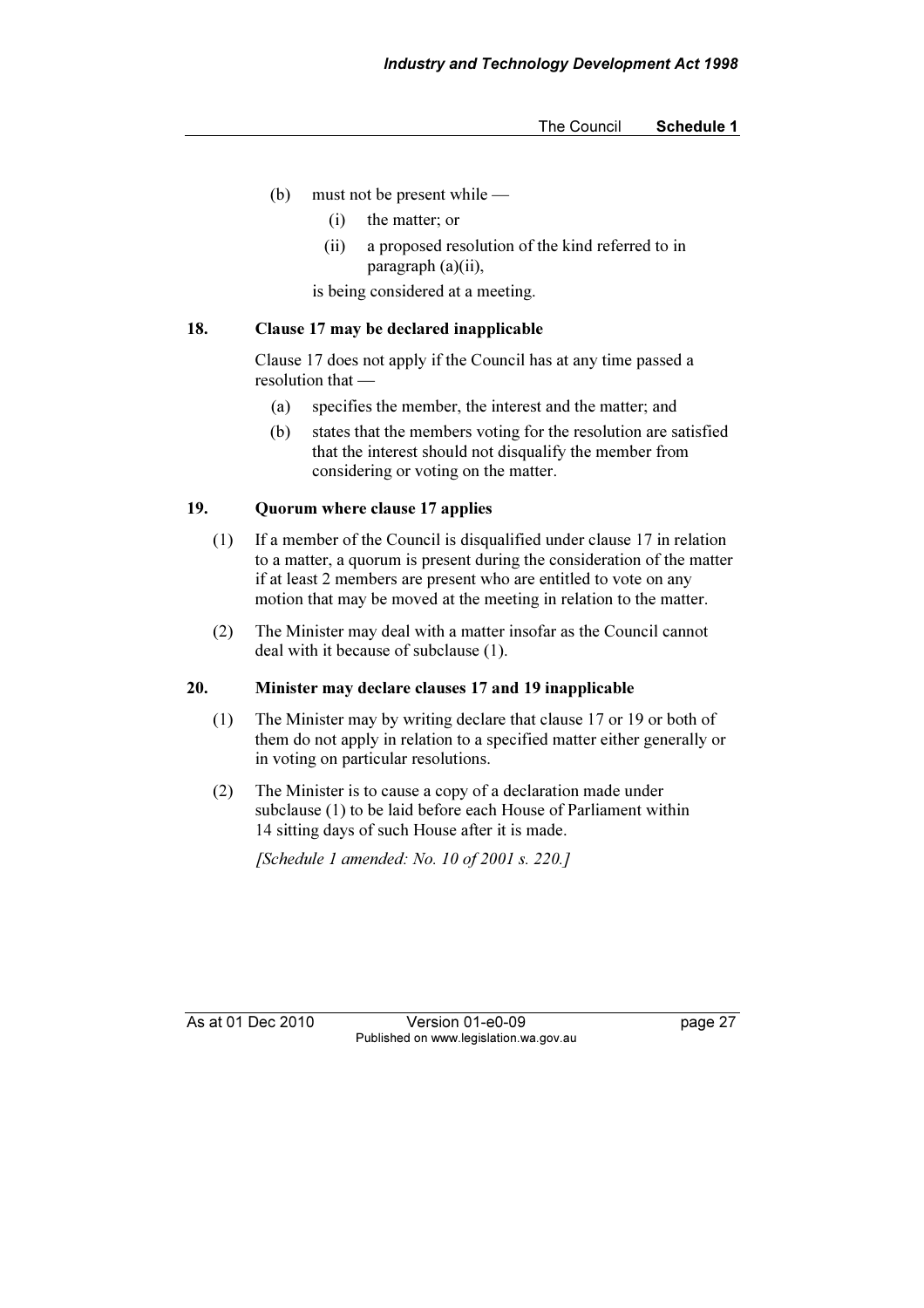Schedule 2 Transitional provisions

### Schedule 2 — Transitional provisions

[Section  $33(2)$ ]

### 1. Interpretation

In this Schedule —

commencement day means the day on which this Act comes into operation;

Industry Act means the Industry (Advances) Act 1947; Inventions Act means the Inventions Act 1975.

### 2. Technology parks declared under the repealed Act

 A notice declaring a technology park under section 4 of the repealed Act in effect immediately before the commencement day continues to have effect as if it had been made under section 27 of this Act.

### 3. Secrecy

- (1) Section 20 of the repealed Act continues to have effect on and after the commencement day in respect of every person referred to in subsection (2) of that section as if the repealed Act had not been repealed.
- (2) Section 16 of the Inventions Act continues to have effect on and after the commencement day in respect of every person referred to in subsection (1) of that section as if the Inventions Act had not been repealed.

### 4. Staff

 A contract for services under section 16(2) of the repealed Act in existence immediately before the commencement day is to continue to have effect, subject to the operation of this Act, according to its terms and conditions.

### 5. Money to be credited to Account

 (1) Any money standing to the credit of the Inventions Assistance Trust Fund, established under the Inventions Act, immediately before the commencement day is to be placed to the credit of the Account.

page 28 Version 01-e0-09 As at 01 Dec 2010 Published on www.legislation.wa.gov.au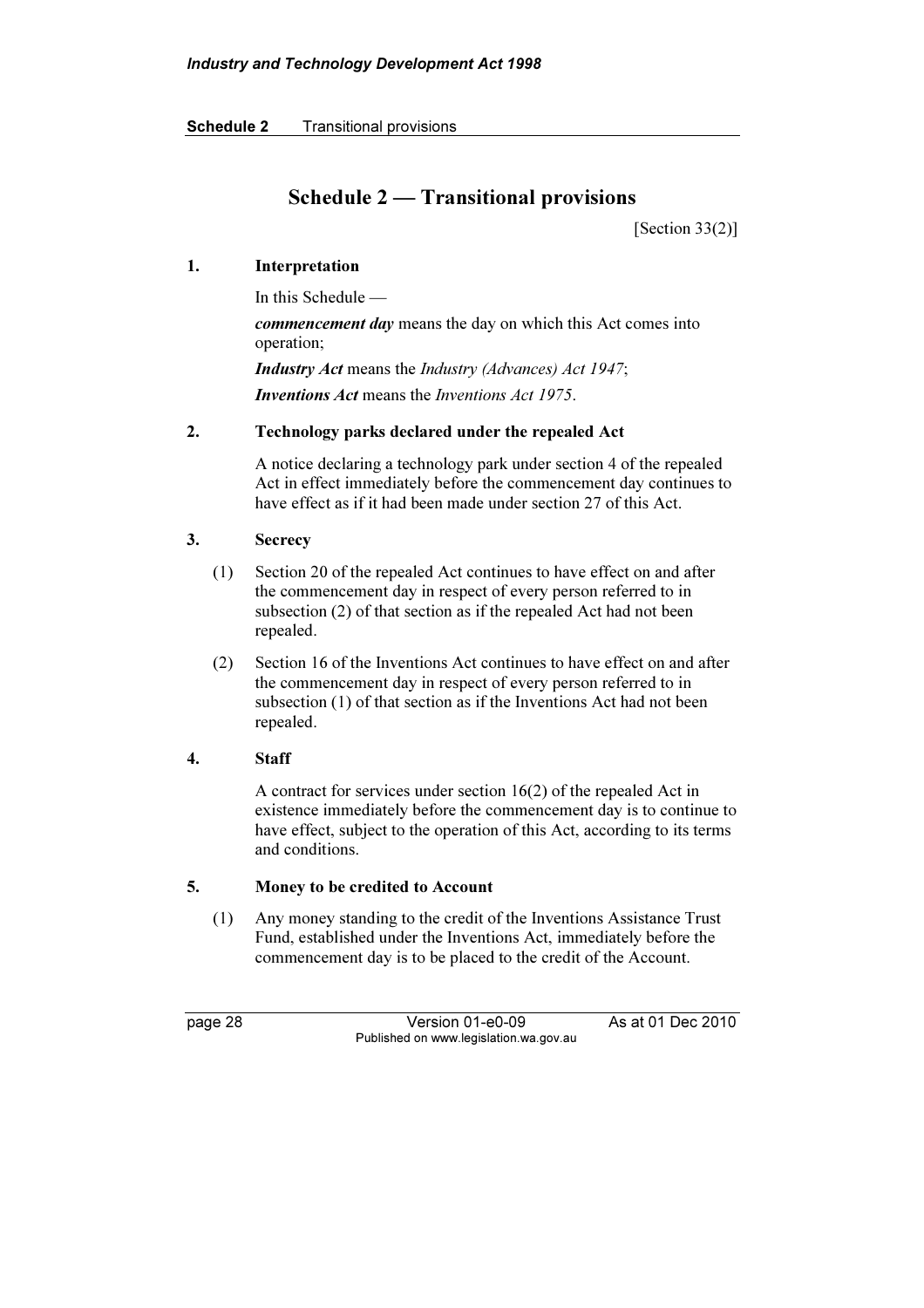#### Transitional provisions Schedule 2

- (2) A reference in any agreement, instrument or other document to
	- (a) the "Western Australian Technology and Industry Development Account" provided for under the repealed Act; or
	- (b) the "Inventions Assistance Trust Fund" established under the Inventions Act,

 has effect on and after the commencement day as if it were a reference to the Account.

### 6. Applications under repealed Acts

 An application for assistance under the repealed Act, the Inventions Act or the Industry Act in respect of which a final decision is not made before the commencement day is to be considered and determined by the Minister as if it were an application for financial support under this Act.

#### 7. Transfer of assets, liabilities and records under the Industry Act or the Inventions Act

- (1) On the commencement day all assets that were, immediately before the commencement day vested in or under the control of or standing to the credit of —
	- (a) the Minister, within the meaning of the Inventions Act, for the purposes of that Act; or
	- (b) the Treasurer for the purposes of the Industry Act,

are, subject to subclause (4), vested in the Minister.

- (2) On the commencement day the Minister becomes liable to pay, bear or discharge all of the liabilities of —
	- (a) the Minister, within the meaning of the Inventions Act, that have been incurred for the purposes of that Act; or
	- (b) the Treasurer that have been incurred for the purposes of the Industry Act,

and that existed immediately before the commencement day.

 (3) On and after the commencement day the Minister is to have control of all registers, papers, documents, minutes, receipts, books of account

As at 01 Dec 2010 Version 01-e0-09 page 29 Published on www.legislation.wa.gov.au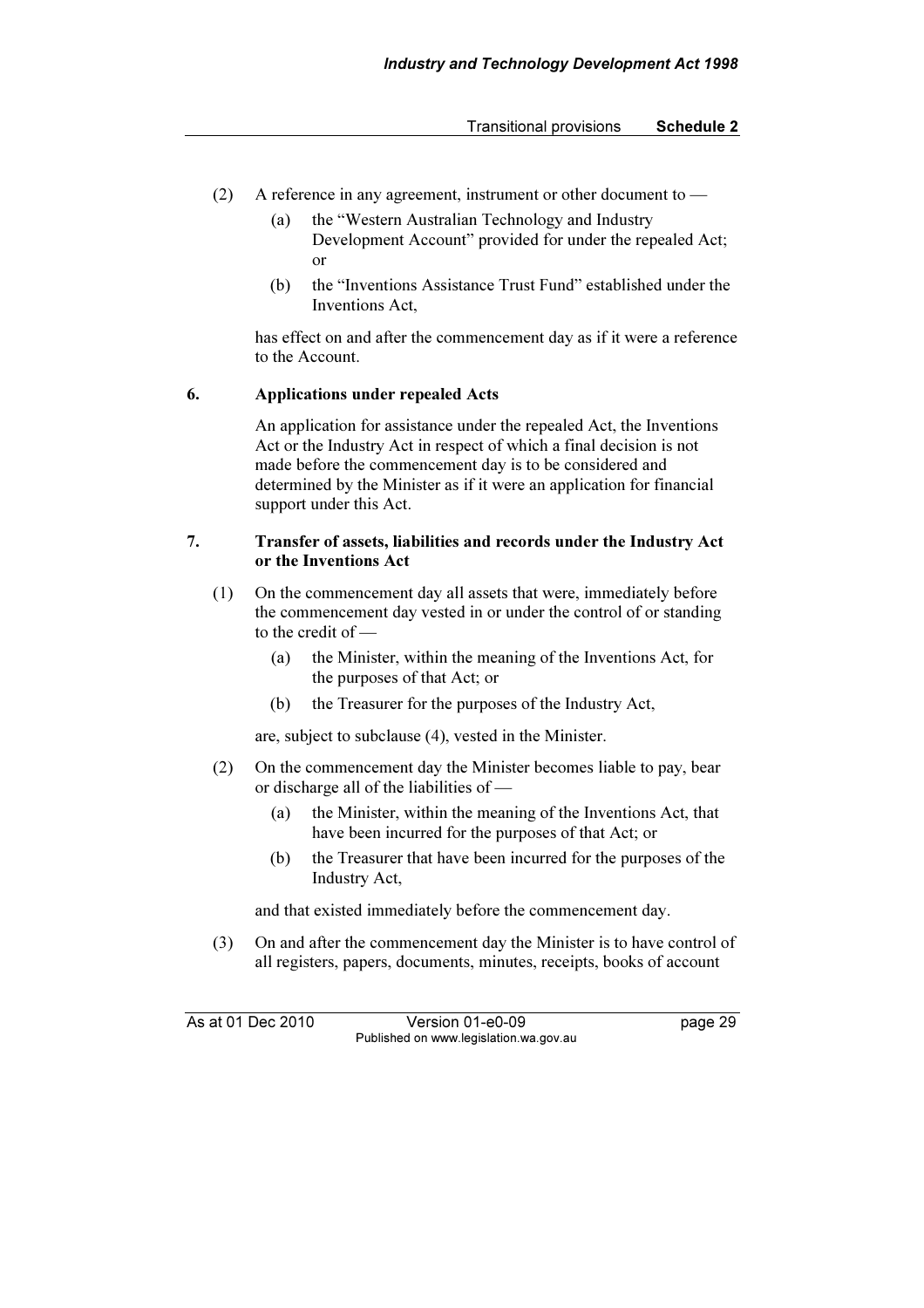#### Schedule 2 Transitional provisions

and other records (however compiled, recorded or stored) relating  $to -$ 

- (a) the operations of the Minister, within the meaning of the Inventions Act, under that Act; or
- (b) the operations of the Treasurer under the Industry Act.
- (4) Any trust, condition or stipulation to which an asset vested in the Minister by subclause (1) is subject is to be given effect to by the Minister.

### 8. Agreements, instruments and proceedings under the Industry Act or the Inventions Act

- (1) Any agreement, instrument, guarantee or indemnity made or given
	- (a) by the Minister, within the meaning of the Inventions Act, under that Act; or
	- (b) by the Treasurer under the Industry Act,

 and subsisting immediately before the commencement day has effect on and after the commencement day as if —

- (c) that agreement, instrument, guarantee or indemnity had been made or given by the Minister; and
- (d) unless the context otherwise requires, any reference in that agreement, instrument, guarantee or indemnity to the Treasurer, or the Minister within the meaning of the Inventions Act, were a reference to the Minister.
- (2) If anything has been lawfully commenced by or under the authority  $of$  —
	- (a) the Minister within the meaning of the Inventions Act; or
	- (b) the Treasurer under the Industry Act,

 before the commencement day that thing may be carried on and completed by or under the authority of the Minister under this Act.

- (3) Without limiting the generality of subclause (2), any legal or other proceedings or any remedies that might, but for —
	- (a) the repeal of the Inventions Act, have been commenced or continued or available by or against or to the Minister within the meaning of that Act; or

page 30 Version 01-e0-09 As at 01 Dec 2010 Published on www.legislation.wa.gov.au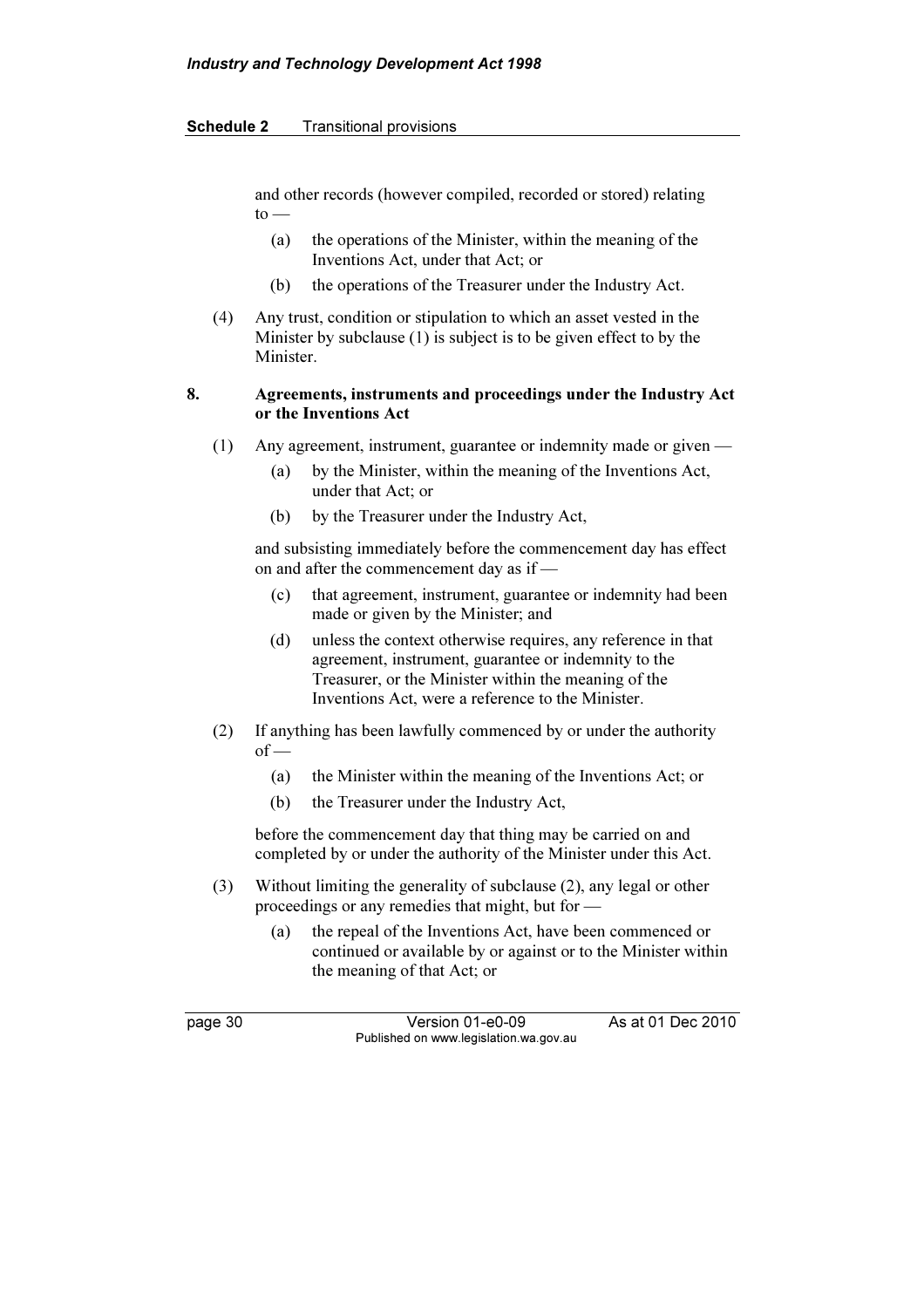(b) the repeal of the Industry Act, have been commenced or continued or available by or against or to the Treasurer under that Act,

 may be commenced or continued, or are available, by or against or to the Minister.

### 9. Officials to take cognizance of clauses 5, 7 and 8

 Any relevant official who records and registers documents under a written law is to take cognizance of clauses 5, 7 and 8 and is authorised to make any entry or memorial or register any document necessary to show the effect of those clauses.

### 10. Evidence

A statement in an agreement, instrument or other document —

- (a) that any asset has become vested in the Minister; or
- (b) that the Minister has become responsible for any liability,

under clause 7 is presumed to be true until the contrary is proved.

### 11. Interpretation Act 1984 not affected

 Nothing in this Schedule limits the operation of the Interpretation Act 1984.

As at 01 Dec 2010 Version 01-e0-09 Page 31 Published on www.legislation.wa.gov.au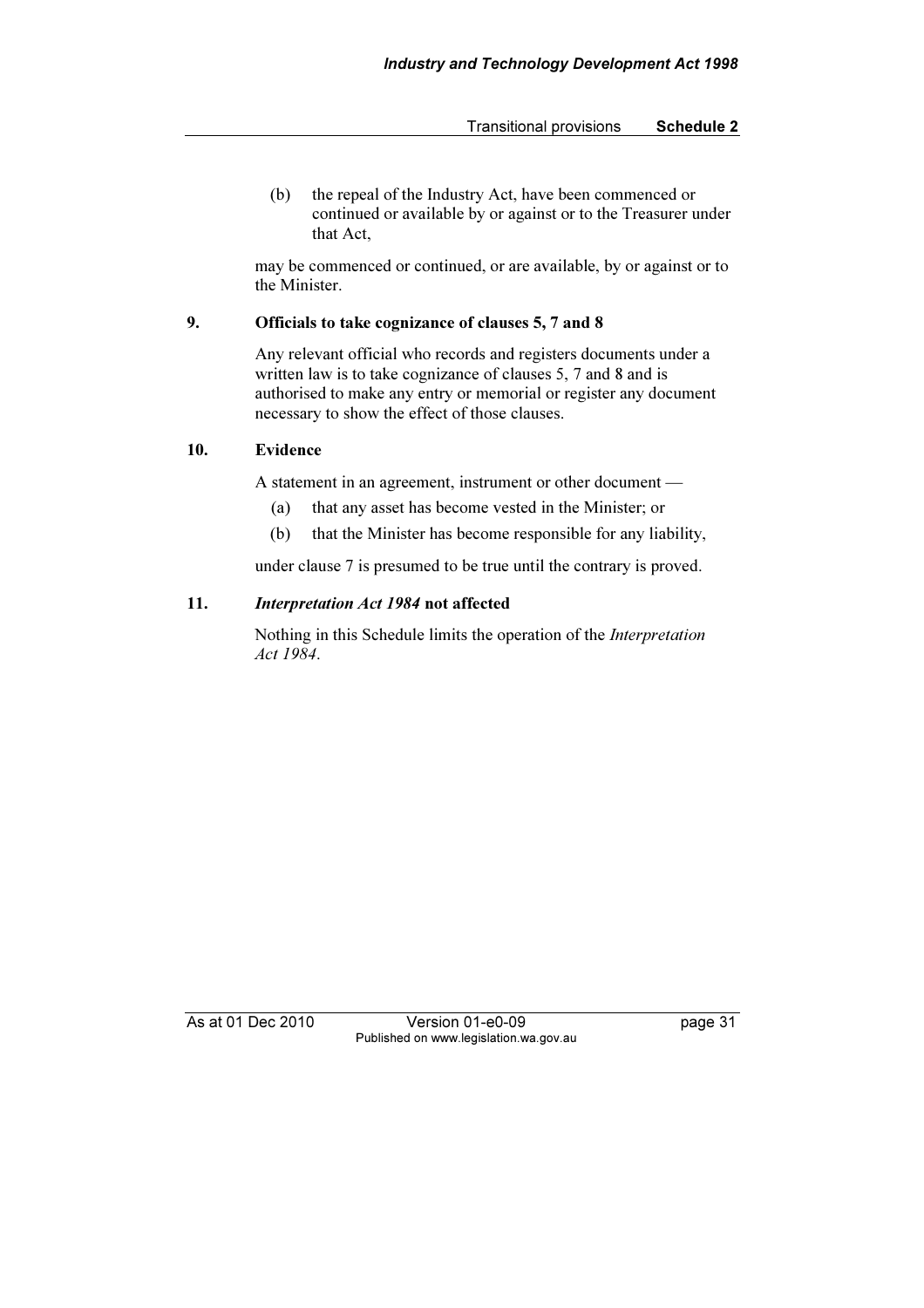### **Notes**

1 This is a compilation of the Industry and Technology Development Act 1998 and includes the amendments made by the other written laws referred to in the following table. The table also contains information about any reprint.

### Compilation table

| <b>Short title</b>                                                                                                 | <b>Number</b><br>and year | Assent      | Commencement                                                                                           |  |  |
|--------------------------------------------------------------------------------------------------------------------|---------------------------|-------------|--------------------------------------------------------------------------------------------------------|--|--|
| Industry and Technology<br>Development Act 1998                                                                    | 13 of 1998                |             | 20 May 1998 1 Jul 1998 (see s. 2 and <i>Gazette</i><br>26 Jun 1998 p. 3369)                            |  |  |
| Corporations<br>(Consequential)<br>Amendments) Act 2001<br>s. 220                                                  | 10 of $2001$              | 28 Jun 2001 | 15 Jul 2001 (see s. 2 and<br>Gazette 29 Jun 2001 p. 3257<br>and Cwlth Gazette 13 Jul 2001<br>No. S285) |  |  |
| Reprint 1: The Industry and Technology Development Act 1998 as at 5 Dec 2003<br>(includes amendments listed above) |                           |             |                                                                                                        |  |  |
| <b>Financial Legislation</b><br>Amendment and Repeal<br>Act 2006 s. 4, 5(1) and 17                                 | 77 of 2006                | 21 Dec 2006 | 1 Feb 2007 (see s. 2 and<br>Gazette 19 Jan 2007 p. 137)                                                |  |  |
| <b>Public Sector Reform</b><br>Act $2010$ s. 89                                                                    | 39 of 2010                | 1 Oct 2010  | 1 Dec $2010$ (see s. $2(b)$ and<br>Gazette 5 Nov 2010 p. 5563)                                         |  |  |

page 32 Version 01-e0-09 As at 01 Dec 2010 Published on www.legislation.wa.gov.au